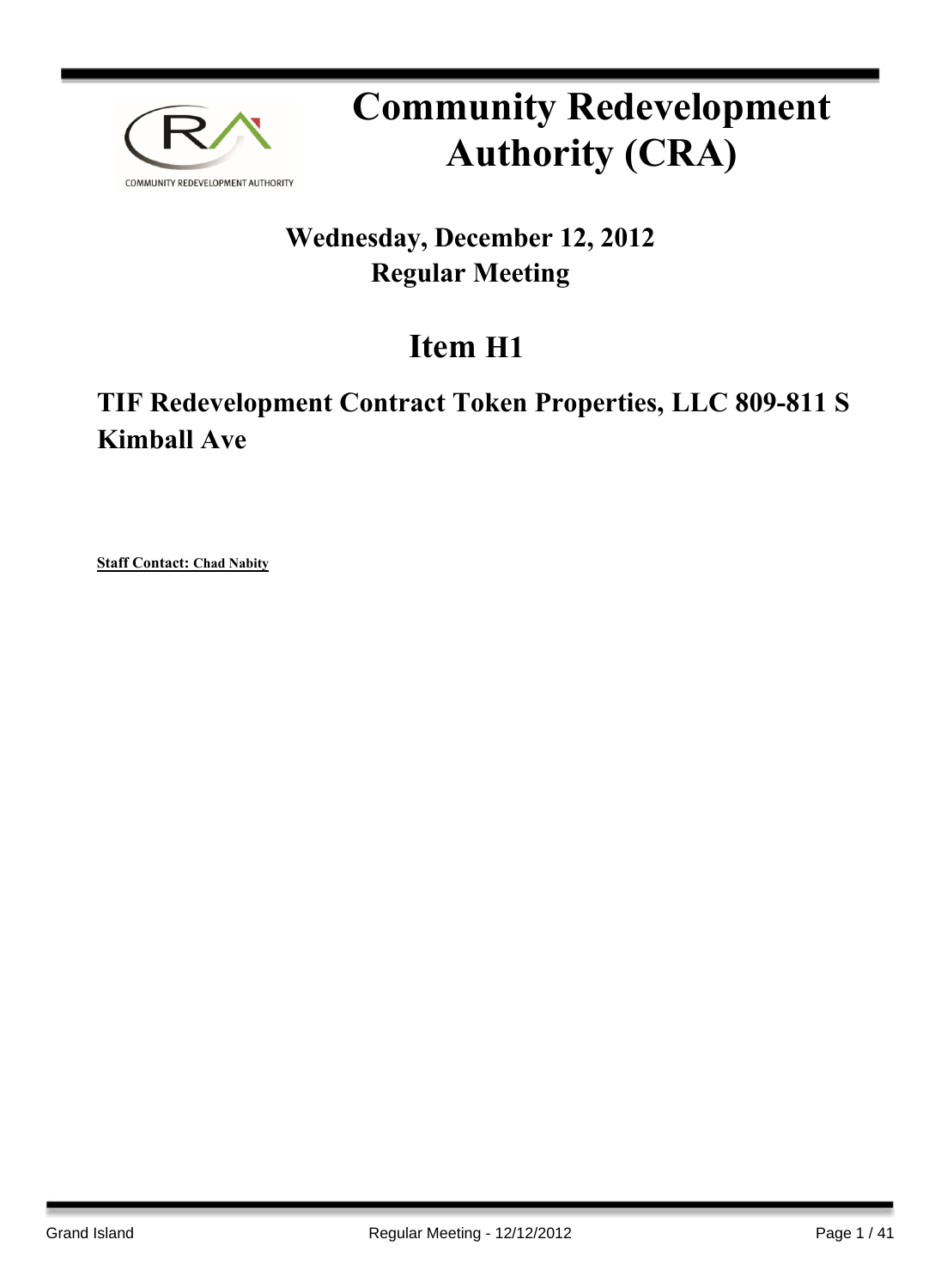## RESOLUTION NO. 154

BE IT RESOLVED this \_\_\_\_\_\_\_\_ day of \_\_\_\_\_\_\_\_\_, 2013, by the Community Redevelopment Authority of the City of Grand Island, (" Authority"), a Community Redevelopment Authority duly organized and existing within the State of Nebraska,

## WITNESSETH:

WHEREAS, the Authority is a duly organized and existing Community Redevelopment Authority, a body politic and corporate under the laws of the State of Nebraska; and

WHEREAS, the Authority is authorized by the Act (hereinafter defined) to issue and sell its revenue Note or other obligations for the purpose of providing money to pay or otherwise provide funds to pay costs of redevelopment projects and is further authorized to pledge the revenues as herein provided to secure the payment of principal, premium, if any, and interest on its obligations; and

WHEREAS, the Authority has determined it to be in the best interests of the Authority to issue its Note or other obligations for the purpose of making funds available to TOKEN Properties, LLC, a Nebraska limited liability company (the "Redeveloper") for the construction and improvement of a redevelopment project of pursuant to a Redevelopment Plan Amendment for Grand Island CRA Area #10 (the "Redevelopment Plan"); and

WHEREAS, the Authority has made the necessary arrangements for financing a portion of the costs of the redevelopment project in part by issuing Community Development Revenue Note (TOKEN Properties, LLC, Project), in the form of fully registered Note without coupons (the "Note") of the Authority and for use of the proceeds of the Note in connection with the project, in amounts determined pursuant to Section 2.01 of this Resolution; and

WHEREAS, the issuance of the Note has been in all respects duly and validly authorized by the Members of the Authority pursuant to this resolution (the "Resolution"); and

WHEREAS, the Note is in substantially the form attached hereto as Exhibit A which is incorporated herein by this reference, with the necessary and appropriate variations, omissions and insertions as permitted or required by this Resolution.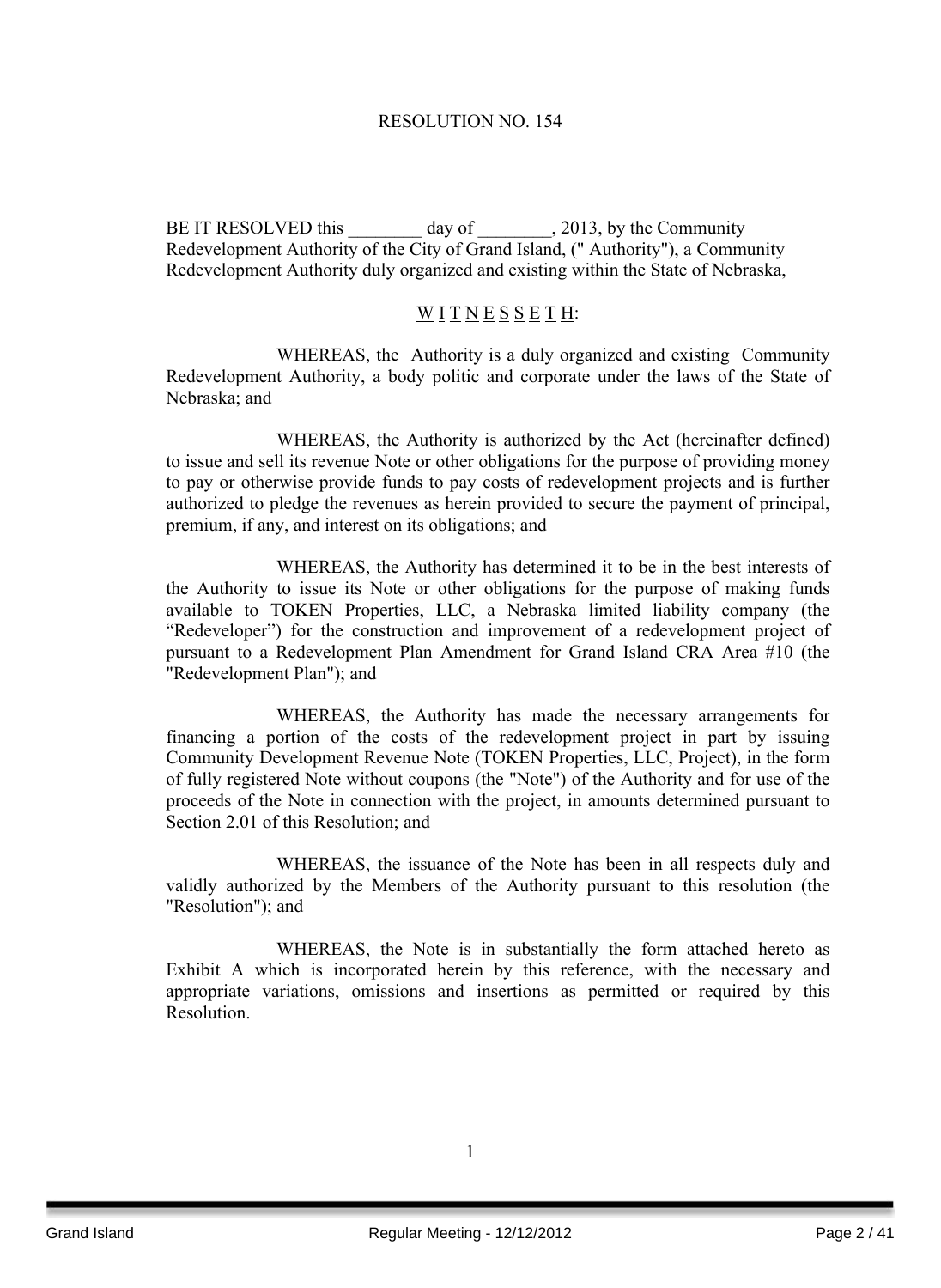NOW, THEREFORE, and it is expressly declared, that the Note shall be issued and delivered upon and subject to the terms, conditions, stipulations, uses and purposes as hereinafter expressed, that is to say:

## ARTICLE I

#### DEFINITIONS AND INTERPRETATION

#### Section 1.01 Defined Terms.

Unless the context otherwise requires, the following terms shall have the following meanings for all purposes of this Note Resolution, such definitions to be equally applicable to both the singular and plural forms and masculine, feminine and neuter gender of any of the terms defined:

"Act" means Section 12 of Article VIII of the Nebraska Constitution, Sections 18-2101 through 18-2154, Reissue Revised Statutes of Nebraska, 2007, as amended, known as the Community Development Law and acts amendatory thereof and supplemental thereto.

"Authorized Issuer Representative" means the person at the time designated to act on behalf of the Authority.

"Noteholder" means the holder of the Note from time to time.

"Note" means the Authority's Community Development Revenue Note (TOKEN Properties Project).

"City" means the City of Grand Island, Nebraska.

"Closing" means the date of issuance of any Note, but not before December 31, 2012.

"Collateral" means all property pledged as security for the Noteholder pursuant to Section 5.01 of this Note Resolution.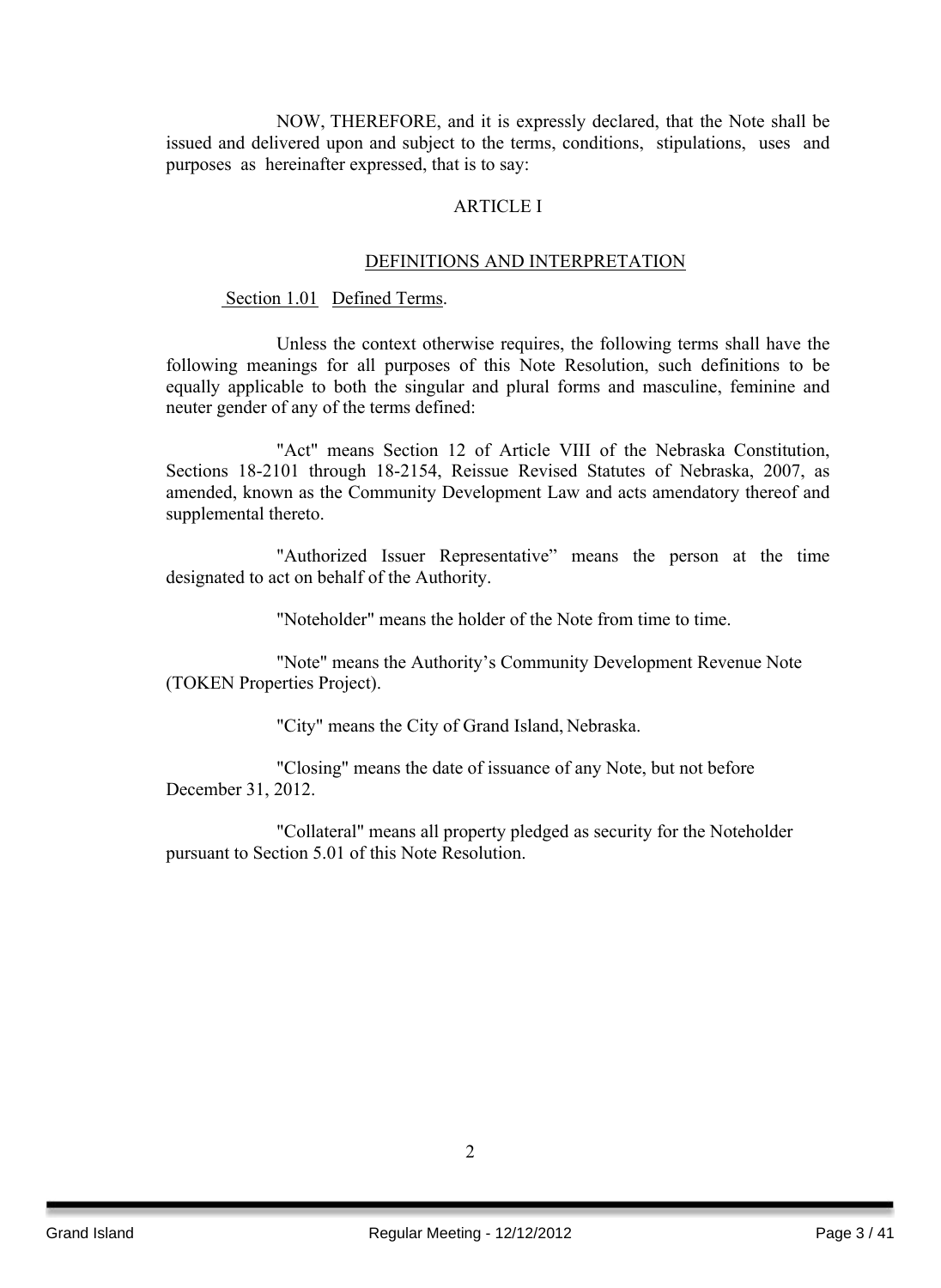"Debt Service Fund" means the fund created with the Paying Agent pursuant to Section 4.01 of this Resolution.

"Governing Body" means the Members of the Authority.

"Paying Agent" means the paying agent with respect to the Note appointed pursuant to Section 10.01 of this Resolution.

"Project" means the improvements to be constructed, as further described in Exhibit B attached hereto and incorporated herein by reference.

"Project Costs" means only costs or expenses incurred by Redeveloper and provided by §18-2103 (12) (a) through (f), inclusive, of the Act, including reimbursement for any such costs, and cost of financing administration in the City of Grand Island, Hall County, Nebraska, and shall include costs of issuing the Note.

"Redevelopment Plan" means the Redevelopment Plan Amendment Grand Island CRA Area #10, a true and correct copy of is attached hereto and marked as Exhibit "B" and adopted in accordance with the Act, as amended from time to time.

"Registrar" means the registrar responsible for maintaining records of holders of the Note appointed pursuant to Section 10.01 of this Note Resolution.

"Resolution" means this Resolution of the Authority adopted on \_\_\_\_\_\_\_\_\_\_\_\_ \_\_\_, 2012, authorizing the issuance and sale of the Note, as the same may be amended, modified or supplemented by any amendments or modifications thereof.

"Tax Increment Revenues" means excess ad valorem taxes generated by the Project and Future Project Plans which are divided pursuant to section 18-2147 of the Act with effective dates established in the Redevelopment Plan as amended from time to time.

Section 1.02 Provisions as to Interpretation.

The provisions of this Resolution shall be construed and interpreted in accordance with the following provisions:

(a) This Resolution shall be interpreted in accordance with and governed by the laws of the State of Nebraska.

(b) Wherever in this Resolution it is provided that any person may do or perform any act or thing the word "may" shall be deemed permissive and not mandatory and it shall be construed that such person shall have the right, but shall not be obligated, to do and perform any such act or thing.

(c) The phrase "at any time" shall be construed as meaning "at any time or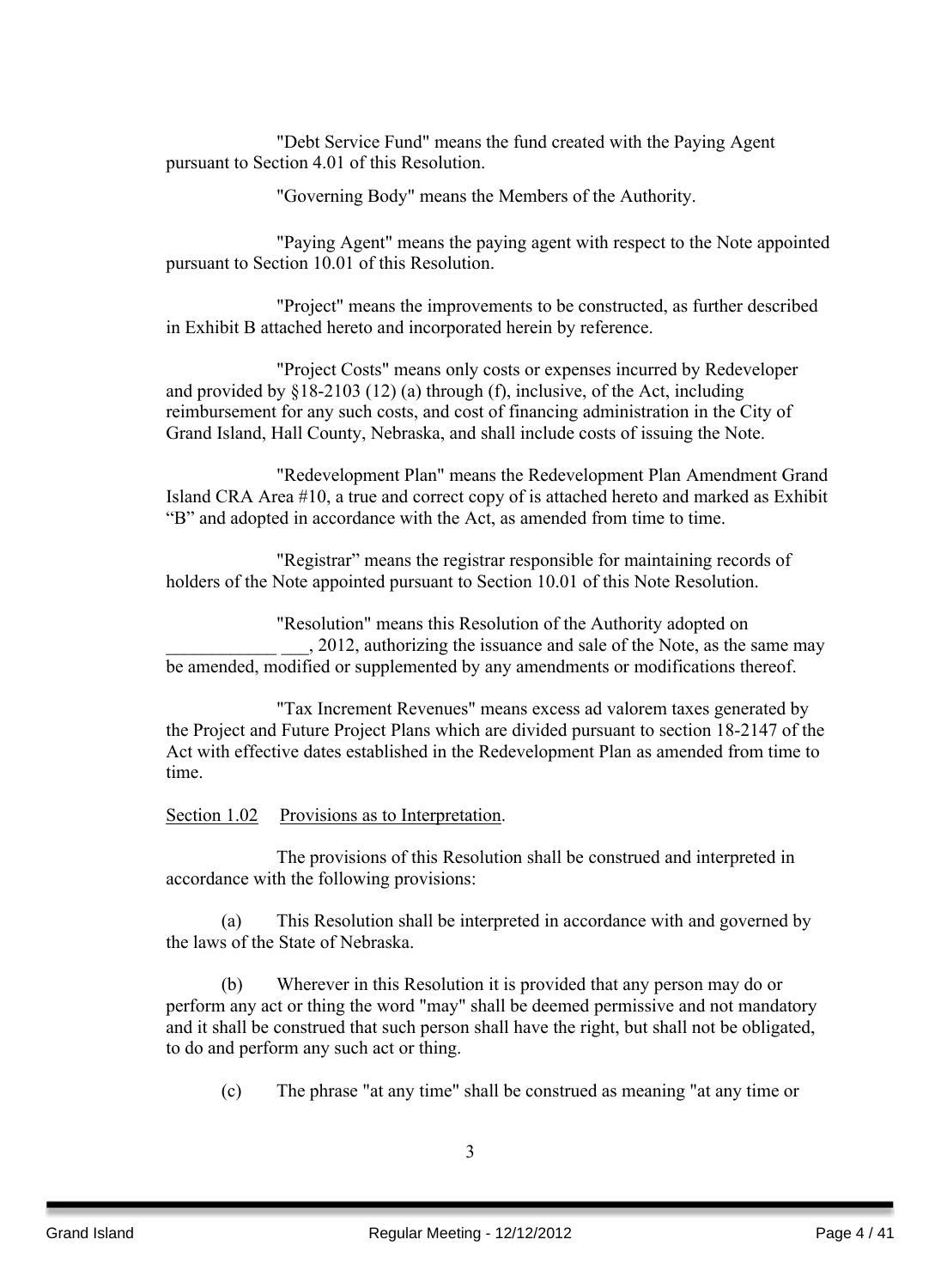from time to time."

(d) The word "including" shall be construed as meaning "including, but not limited to "

(e) The words "will" and "shall" shall each be construed as mandatory.

(f) The words "herein," "hereof," "hereunder," "hereinafter" and words of similar import shall refer to this Resolution as a whole rather than to any particular paragraph, section or subsection, unless the context specifically refers thereto.

(g) Forms of words in the singular, plural, masculine, feminine or neuter shall be construed to include the other forms as the context may require.

(h) The captions to the sections of this Resolution are for convenience only and shall not be deemed part of the text of the respective sections and shall not vary by implication or otherwise any of the provisions hereof.

Section 1.03 Exhibits.

The following Exhibits are attached to and by reference made a part of this Resolution:

- (a) Exhibit A: Form of Note.
- (b) Exhibit B: Redevelopment Plan Amendment Grand Island CRA

Area #10.

(c) Exhibit C: Real Estate Pledged for January 1, 2014 Effective Date.

## ARTICLE II

## THE NOTE

## Section 2.01 Form and Maturity of Note.

The Note to be issued pursuant to this Resolution shall be issued pursuant to the Act, including specifically but without limitation Sections 18-2124 et seq., shall be dated as of the date of their issuance, and shall be issued in one series designated "Community Redevelopment Authority of the City of Grand Island, Nebraska, Community Development Revenue Note (TOKEN Properties Project). The Note shall be substantially in the form and of the tenor as set forth in the form of the Note attached hereto as Exhibit A (Note) with such appropriate variations, omissions and insertions as are permitted or required by this Resolution.

The Note shall be issued in the amount of \$38,372, and shall be dated as of the date of its issuance, which shall not occur prior to December 31, 2012. No other Note related to this redevelopment project shall be issued. The Note shall finally mature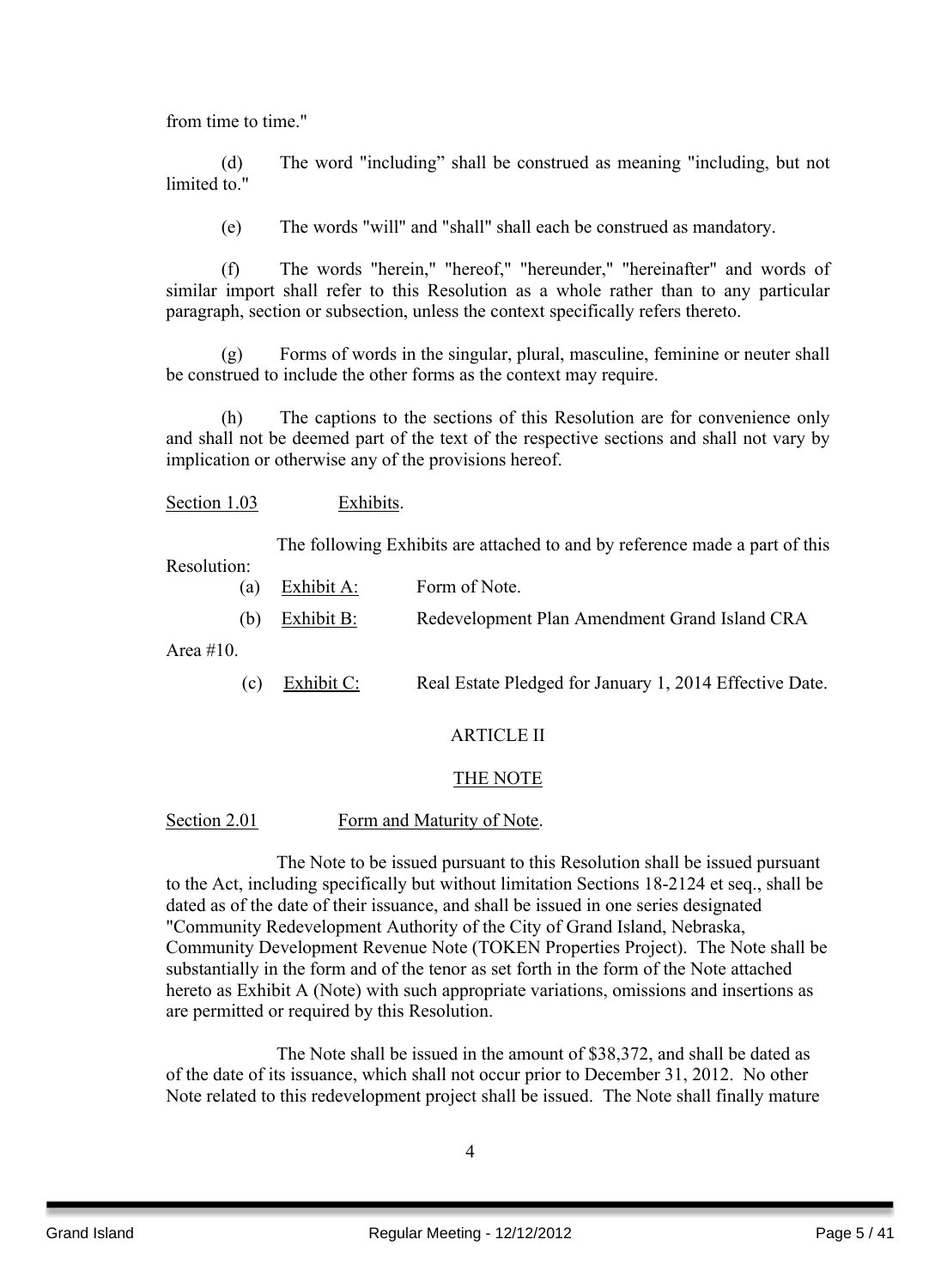on December 31, 2028. The Note shall bear interest at the rate of zero percent (0.0%) per annum from and after the date of issuance of such Note. The Note shall be subject to mandatory partial redemption on each June 1 and December 1, (the "payment date") beginning in the year 2014 from Available Funds, as hereafter defined.

Principal on the Note shall be payable in such coin and currency of the United States of America as may be, on the respective dates of the payment thereof, legal tender for the payment of public and private debts at the principal office of the Paying Agent. Principal and interest will be paid by check or draft mailed to the Noteholder in whose name a Note is registered as of the 15th calendar day (whether or not a business day) next preceding the payment date at his address as it appears on the registration books of the Registrar.

The Note shall originally be issued as fully registered Note without coupon. Upon the written request of a Noteholder, and at its expense, Note may be surrendered to the Authority and the Authority shall deliver in exchange and substitution therefore new Note of like tenor, aggregating the then outstanding principal amount of the Note.

## Section 2.02 Execution. Limited Obligation.

The Note shall be signed in the name and on behalf of the Authority by the manual or facsimile signature of the Chair or Vice Chair of the Authority and attested with the manual or facsimile signature of its Secretary. In the event that any of the officers who shall have signed and sealed the Note shall cease to be officers of the Authority before the Note shall have been issued and delivered, the Note may, nevertheless, be issued and delivered, and upon such issue and delivery shall be binding upon the Authority as though those officers who signed and sealed the same had continued to be such officers of the Authority. The Note may be signed and sealed on behalf of the Authority by such person who, at the actual date of execution of the Note, shall be the proper officer of the Authority, although at the date of the Note such person shall not have been such an officer of the Authority.

The Note shall not be a general obligation of the Authority, but only a limited obligation payable solely from the tax increment revenues pledged as security for the Note pursuant to the Redevelopment Plan or other financing documents (except to the extent paid out of monies attributable to income from the temporary investment of the proceeds of the Note) and shall be a valid claim of the registered owner thereof and otherwise secured for the payment of the Note and shall be used for no other purpose than to pay the principal and interest on the Note, except as may be otherwise expressly authorized by this Note Resolution.

Neither the Authority, the State of Nebraska, the City nor any other political subdivision of the State of Nebraska shall be obligated to pay the principal of the Note or the interest thereon or other costs incident thereto except from the money pledged therefore. Neither the faith and credit nor the taxing power (except to the extent of ad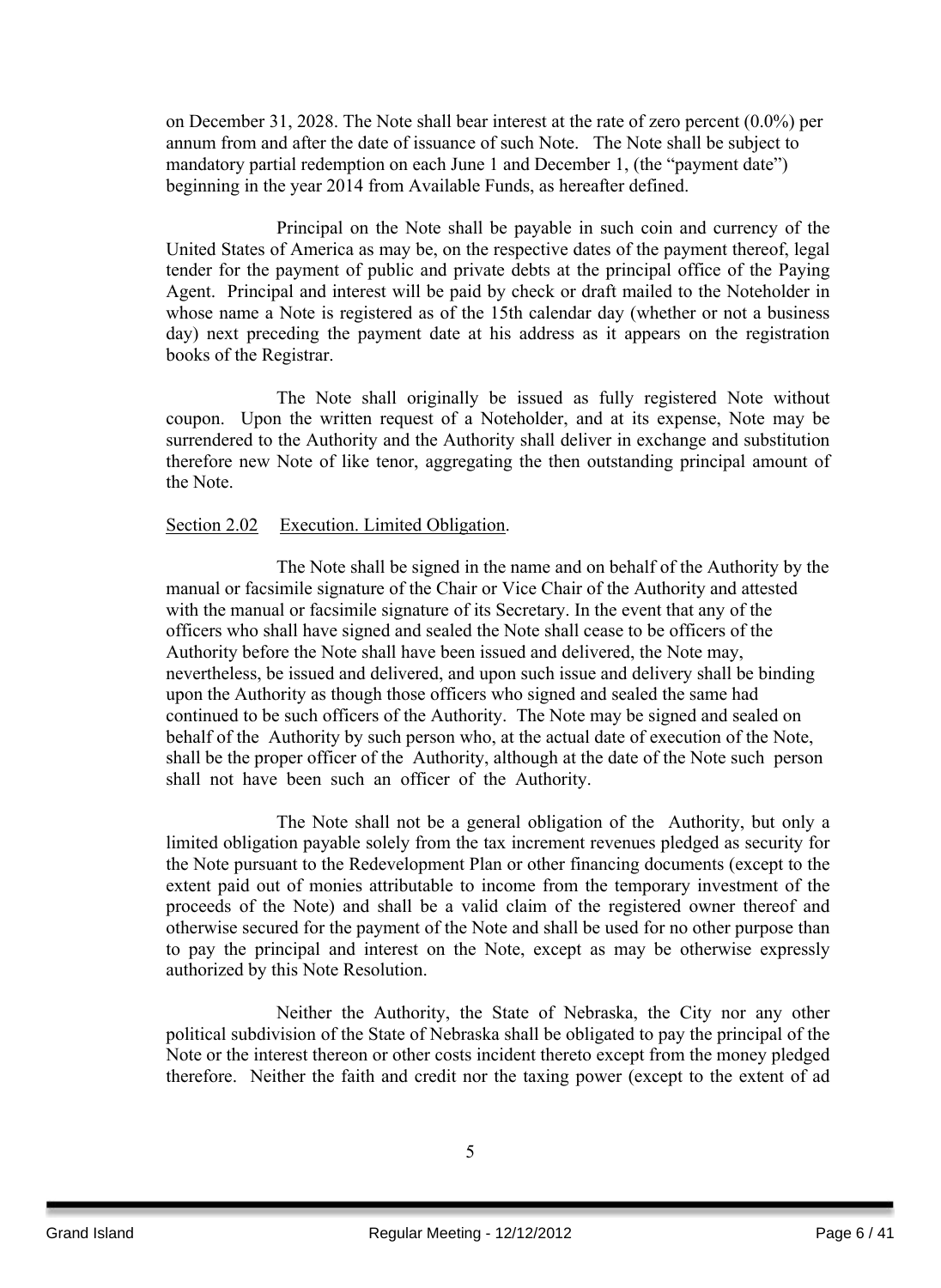valorem taxes pledged hereunder) of the Authority, the City, the State of Nebraska or any political subdivision of the State of Nebraska shall be pledged to the payment of the principal of the Note or the interest thereon or other costs incident thereto. The Note shall never constitute an indebtedness of the Authority or the City within the meaning of any state constitutional provision or statutory limitation, nor shall the Note or the interest thereon ever give rise to any pecuniary liability of the Authority or the City or a charge against its general credit or taxing powers.

#### Section 2.03 Registration and Authentication of Note.

The Note shall not be valid or obligatory for any purpose unless the Note shall have been authenticated by the manual signature of the Registrar.

## Section 2.04A Delivery of Note.

The Authority shall execute and deliver the Note to the Noteholder which shall be TOKEN Properties, LLC, on such date selected by the Authority but not later than December 1, 2013, in exchange for the grant provided in the redevelopment contract between TOKEN Properties, LLC and the Authority.

#### Section 2.05 Registration of Note.

Ownership of the Note shall at all times be registered as to principal and interest with the Registrar. Transfer of the Note may be made only by an assignment duly executed by the registered owner or by his registered assigns, or his legal representative or attorney, in such form as shall be reasonably satisfactory to the Registrar, who shall endorse such registration or transfer on the Note. No transfer of the Note shall be effective unless and until notice of such transfer shall be delivered in writing to the Registrar. The Registrar shall retain records showing all registrations, transfers and assignments of the Note. In the event of any such transfer, the Registrar shall require the payment by the person requesting exchange or transfer of any tax or other governmental charge required to be paid with respect to such exchange or transfer.

#### Section 2.06 Ownership of Note.

As to the Note the Authority and the Registrar, and their respective successors, each in its discretion, may deem and treat the person in whose name the Note for the time being shall be registered as the absolute owner thereof for all purposes, and neither the Authority nor the Registrar, nor their respective successors, shall be affected by any notice to the contrary. Payment of or on account of the principal on the Note shall be made only to or upon the order of such registered owner, but such registration may be changed as provided herein. All such payments shall be valid and effective to satisfy and discharge the liability upon the Note to the extent of the sum or sums so paid.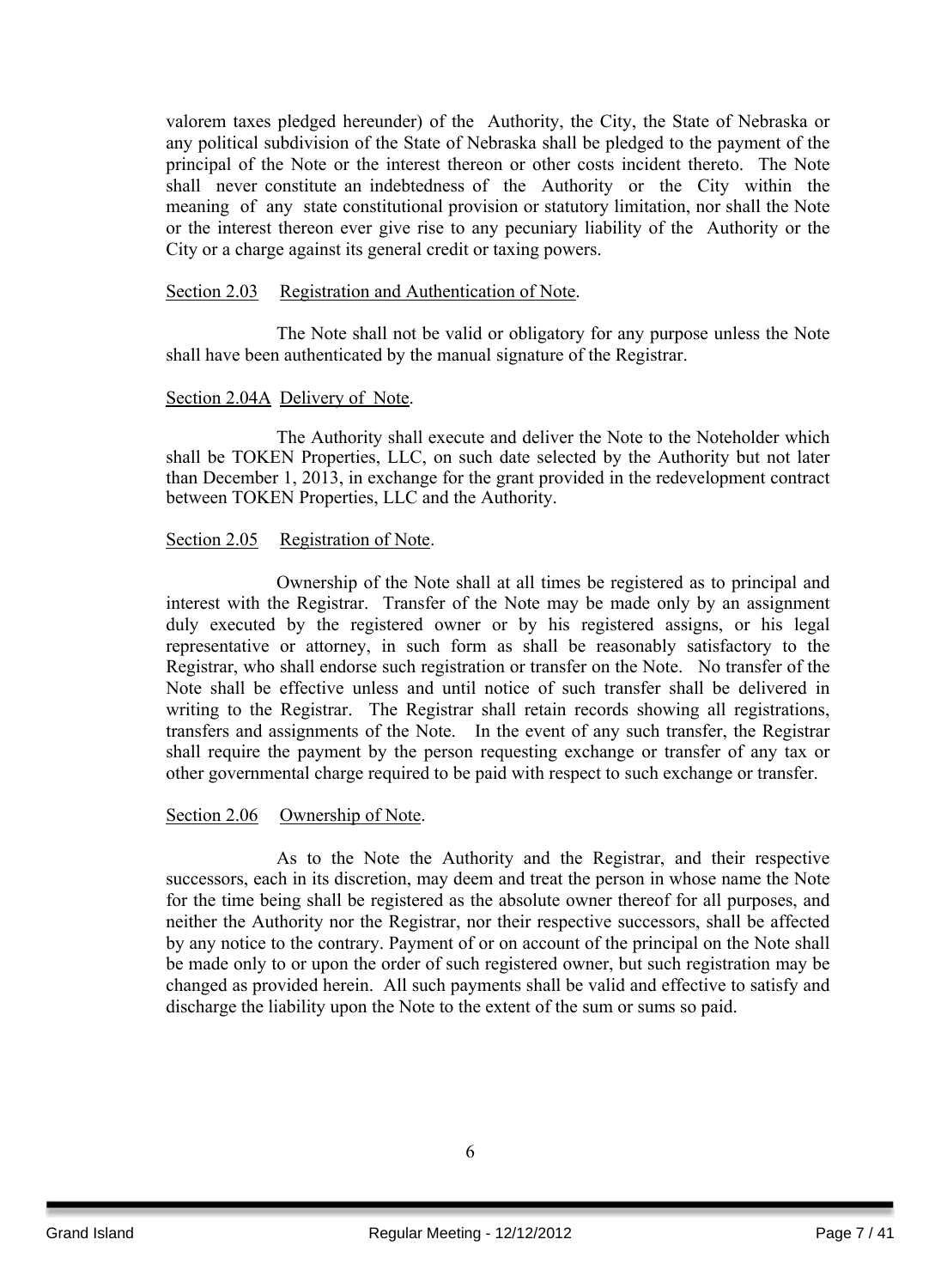## Section 2.07 Valid Obligation.

The Note executed, issued and delivered as provided in this Note Resolution provided shall be a valid special obligation of the Authority.

## Section 2.08 Loss or Destruction of Note.

In case any Note shall become mutilated or be destroyed or lost, the Authority shall, if not then prohibited by law, cause to be executed and delivered a new Note of like date, number, maturity and tenor in exchange and substitution for and upon cancellation of such mutilated Note, or in lieu of and substitution for such lost Note, upon the Noteholder paying the reasonable expenses and charges of the Authority in connection therewith and, in the event the Note is destroyed or lost, the filing with the Issuer of evidence satisfactory to it that the Note was destroyed or lost, and furnishing the Authority with indemnifications satisfactory to the Authority.

## Section 2.09 Transfer of the Note.

All transfers of the Note shall be upon the basis of a private placement and each proposed transferee registered owner shall furnish the Registrar with assurances in form satisfactory to the Registrar that such Note is being purchased for investment purposes only, without a view to redistribution and upon the independent credit judgment and investigation of the proposed transferee.

## ARTICLE III

## APPLICATION OF NOTE PROCEEDS

The proceeds of the Note shall be granted to the Redeveloper and Authority, pursuant to the terns of the Redevelopment Plan upon receipt of such proceeds and used by the Redeveloper to pay Project Costs pursuant to the Redevelopment Plan. The grant of proceeds shall be offset against the purchase of the Note by the Redeveloper.

## ARTICLE IV

## PAYMENT OF NOTE

## Section 4.01 Debt Service Fund.

There is hereby created and established a separate fund with the Paying Agent in the name of the Authority to be designated "Community Redevelopment Authority of the City of Grand Island, Nebraska, Community Development Revenue Note (TOKEN Properties, Project), Debt Service Fund" into which the Authority shall make the following deposits: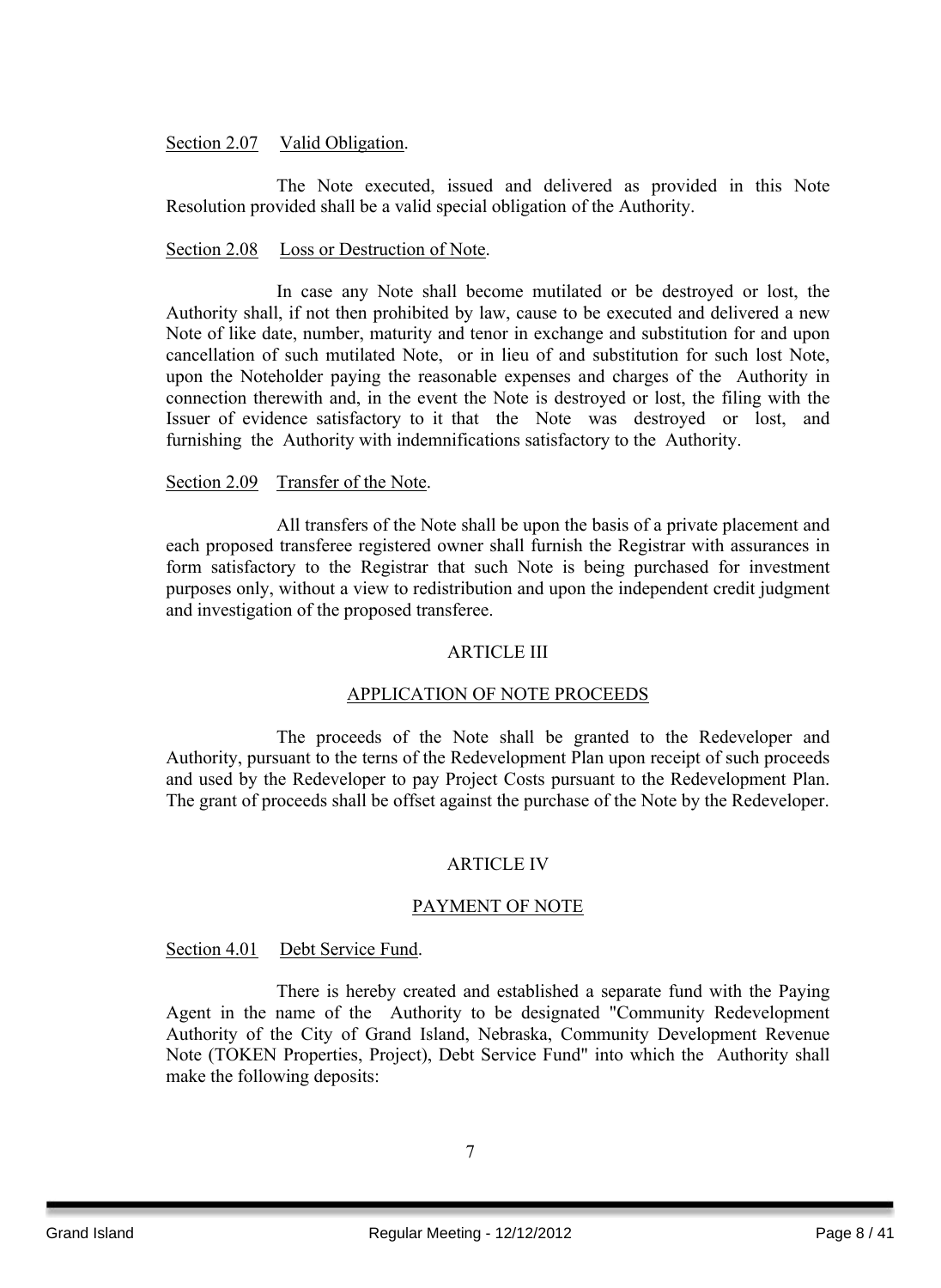- (a) Accrued interest, if any, received upon sale of the Note.
- (b) All Tax Increment Revenues received by the Authority with respect to the Project as described in the Redevelopment Contract;
- (c) All other monies received by the Authority when accompanied by directions that such monies are to be paid into the Debt Service Fund or used for purposes for which monies in the Debt Service Fund may be used; and

## Section 4.02 Pledge of Debt Service Fund.

The monies and investments in the Debt Service Fund are hereby irrevocably pledged to and shall be used by the Authority from time to time, to the extent required, solely for the payment of the principal of, premium, if any, and interest on the Note.

## Section 4.03 Funds Held in Trust or Secured.

All monies deposited in the Debt Service Fund under the provisions of this Resolution or the Redevelopment Contract or Future Plan Amendments shall be held in trust or fully secured by pledged assets and applied only in accordance with the provisions of this Resolution and the Redevelopment Contract, future Redevelopment Contracts and Future Plan Amendments and shall not be subject to a lien or attachment by any creditor of the Authority.

## Section 4.04 Application of Funds.

If at any time the monies and investments in the Debt Service Fund shall not be sufficient to pay in full the principal, premium, if any, and interest on the Note as the same shall become due and payable (either by their terms or by acceleration of maturities under the provisions of this Note Resolution), such funds, together with any monies then available or thereafter becoming available for such purpose, whether through the exercise of the remedies provided for herein or otherwise, shall be applied as follows:

FIRST: to the unpaid interest, if any, to the extent of Available Funds; SECOND: to the payment of principal on the Note.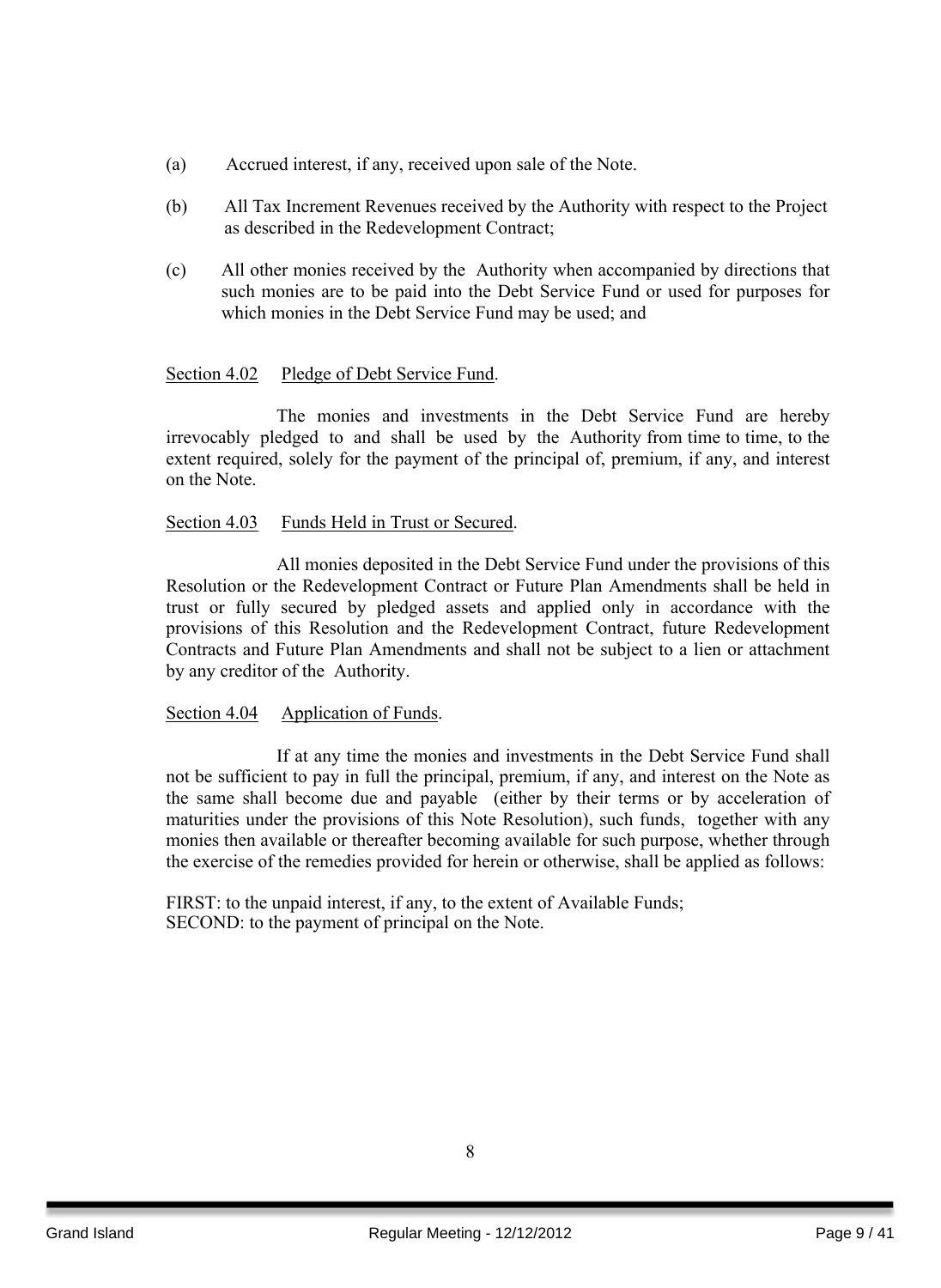## Section 4.05 Redemption of Note Before Maturity.

(a) The Note is callable for redemption at any time in whole or in part, without premium, in the event the Authority wishes to prepay the Note.

(b) The Note shall also be subject to mandatory partial redemption, without notice, on each June 1 and December 1, ("Payment Date") beginning June 1, 2014, from all funds available in the Debt Service Fund, excluding amounts, if any, from investment earnings for such fund which the Authority shall be entitled to apply to administrative costs related to the Note, rounded down to the nearest one hundred dollars (which funds are referred to in this Resolution as "Available Funds"). Available Funds shall be applied to the prepayment of principal on each payment date and shall be remitted to the registered owner of the Note. The Agent shall mark the Agent's records with respect to each mandatory partial principal prepayment made from Available Funds and it shall not be necessary for the registered owner to present the Note for notation of such prepayment. The records of the Agent shall govern as to any determination of the principal amount of the Note outstanding at anytime and the registered owner shall have the right to request information in writing from the Agent at any time as to the principal amount outstanding upon the Note.

## Section 4.06 Redemption Date.

In the event the Note or any portion thereof are called for redemption or prepayment as provided in Section 4.05 of this Note Resolution, except for partial mandatory redemption, notice thereof will be given by registered or certified mail to the Noteholder not less than thirty (30) days prior to the date fixed for prepayment or redemption, specifying such date, the aggregate principal amount of the Note to be prepaid on such date and the amount of interest, if any, on such principal amount accrued to such date.

## Section 4.07 Investment of Funds.

Monies on deposit to the credit of the Debt Service Fund shall be invested in (i) direct obligations of or obligations fully guaranteed by the United States of America or an Authority or instrumentality of the United States of America, (ii) fully insured certificates of deposit or time deposits of banks or trust companies. Obligations so purchased shall be deemed at all times a part of the Debt Service Fund, respectively.

## Section 4.08 Disposition of Excess Funds.

Monies on deposit in the Debt Service Fund remaining after payment of principal and interest, if any, on the Note in full shall, immediately be paid to Authority and shall no longer be subject to this Resolution.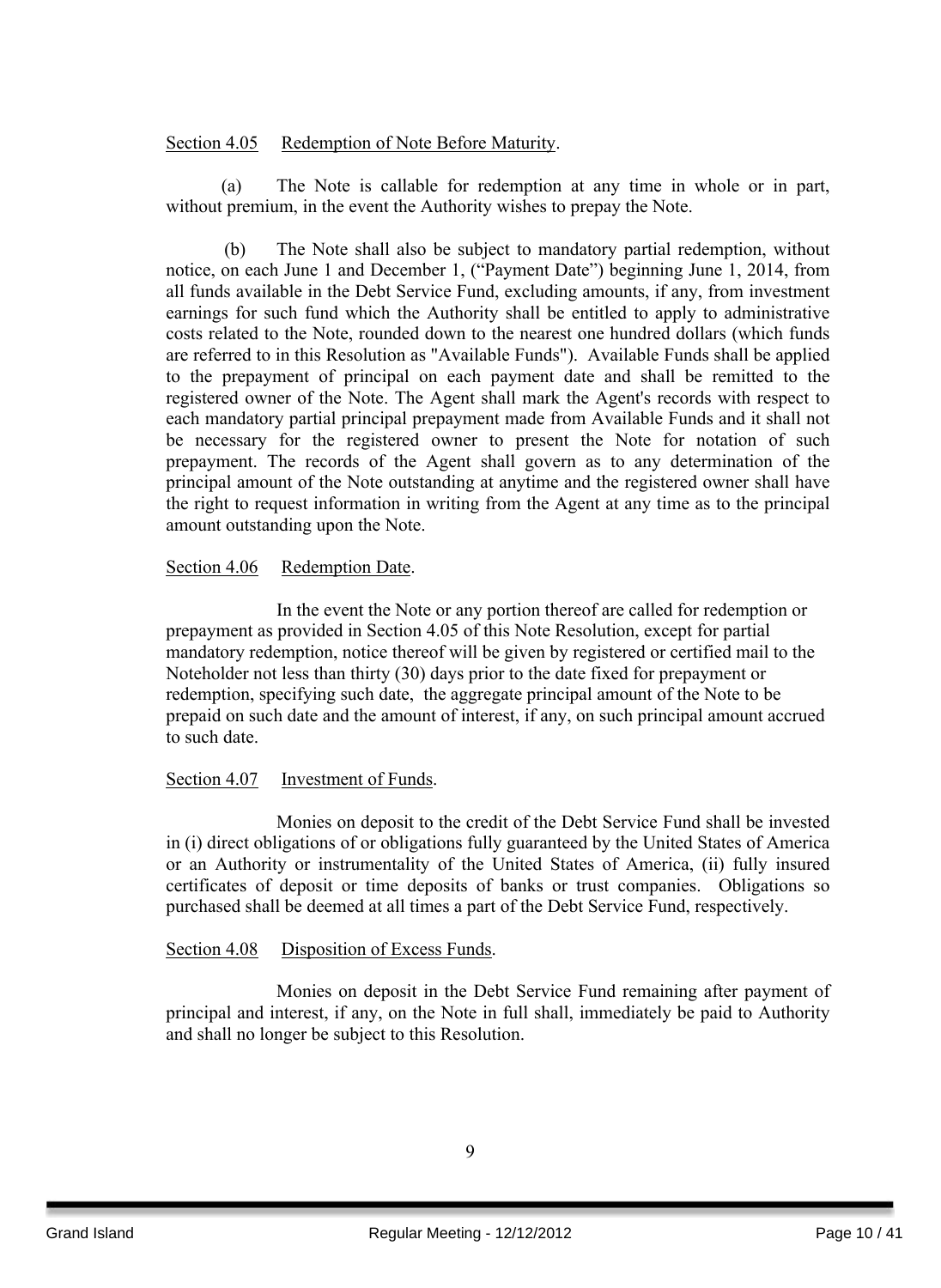Section 4.09 Cancellation on Due Date.

Regardless of the whether the Note is paid in full as of the due date, the obligation of the Authority to pay the principal and interest, if any, under the Note shall terminate in all respects on the due date and the Note shall be deemed cancelled in full on such date.

## ARTICLE V

#### SECURITY FOR THE NOTE

#### Section 5.01 Pledge of Tax Increment Revenues as Security.

(a) In accordance with section 18-2147 of the Act, the Authority hereby adopts the Redevelopment Plan amendment of the Authority by approving the Project and by providing that any ad valorem tax on real property in the Development Project for the benefit of any public body be divided for a period of fifteen years after the effective date of this provision as provided in section 18-2147 of the Act. The effective date of this provision shall be January 1, 2014, as to the real estate described in Exhibit "C" to this resolution.

(b) In accordance with section 18-2150 of the Act, the Tax Increment Revenues are hereby pledged for payment of principal, premium, if any and interest on the Note. The Authority shall execute a notice providing for such pledge of taxes and shall file a copy of such notice with the Hall County Treasurer and Hall County Assessor.

## ARTICLE VI

## LEGAL AUTHORIZATION; FINDINGS

## Section 6.01 Legal Authorization.

The Authority is a body politic and corporate under the laws of the State of Nebraska and is authorized under the Act to provide funds for the Project and construct public improvements related thereto, and to issue and sell its tax increment revenue notes such as the Note for the purpose, in the manner and upon the terms and conditions set forth in the Act and in this Resolution.

## Section 6.02 Findings.

The Authority has heretofore determined, and does hereby determine, as follows:

(a) The Project financed by the Note is a qualified "redevelopment project" as defined the Act and has been approved as part of the Redevelopment Plan;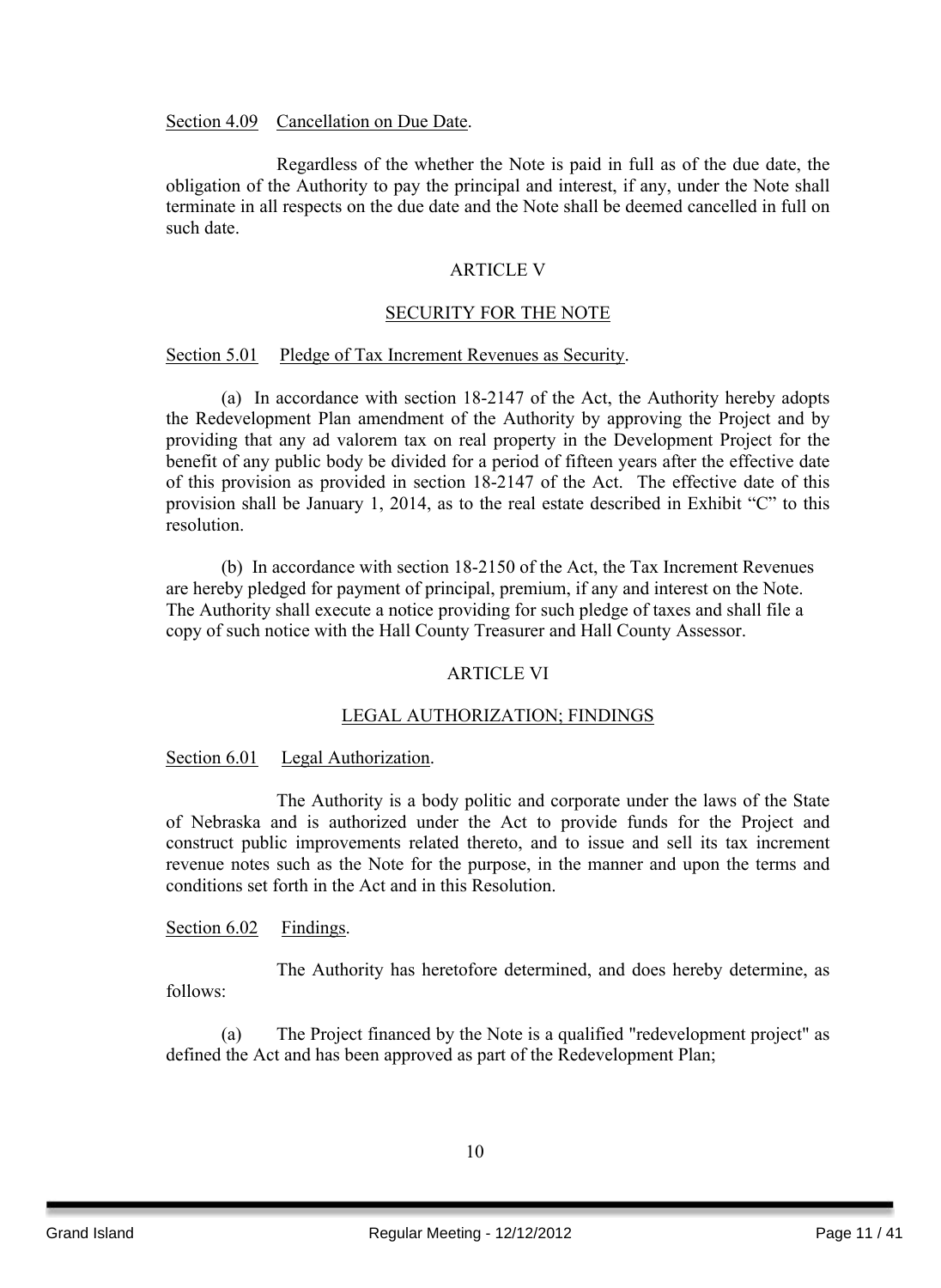(b) The issuance of the Note and the construction of the Project will promote the public welfare and carry out the purposes of the Act, by, among other things, decreasing blighted and substandard conditions in the Redevelopment Area;

(c) The amounts necessary to acquire and construct the Project will be equal to or exceed the amount of the Note;

(d) The Redevelopment Contract is in full and complete compliance and conformity with all of the provisions of the Act

(e) The Redevelopment Project in the Plan would not be economically feasible without the use of tax-increment financing;

(f) The Redevelopment Project would not occur in the Community Redevelopment Area without the use of tax-increment financing; and

(g) The costs and benefits of the Redevelopment Project, including the costs and benefits to other affected political subdivisions, the economy of the community, and the demand for public and private services have been analyzed by the governing body and have been found to be in the long-term best interest of the community impacted by the Redevelopment Project.

(h) The Note will not constitute a debt of the Authority within the meaning of any constitutional or statutory limitation.

## ARTICLE VII

## AUTHORIZATION TO EXECUTE DOCUMENTS AND SELL NOTE

Section 7.01 Approval and Authorization of Documents.

The Redevelopment Plan amendment in the form and content presented to the Authority on this date, is in all respects hereby approved, authorized and confirmed, and the execution thereof by Chair or Vice Chair of the Authority and the Secretary be and they are hereby authorized and ratified

## Section 7.02 Authorization of Sale and Purchase of Note.

The issuance and sale of the Community Redevelopment Authority of the City of Grand Island, Nebraska, Community Development Revenue Note (TOKEN Properties, Project), of the form and content set forth in Exhibit A attached hereto, be and the same are in all respects hereby approved, authorized and confirmed, and the Chair of the Authority and the Secretary be and they are hereby authorized and directed to execute and deliver the same for and on behalf of the Authority to TOKEN Properties,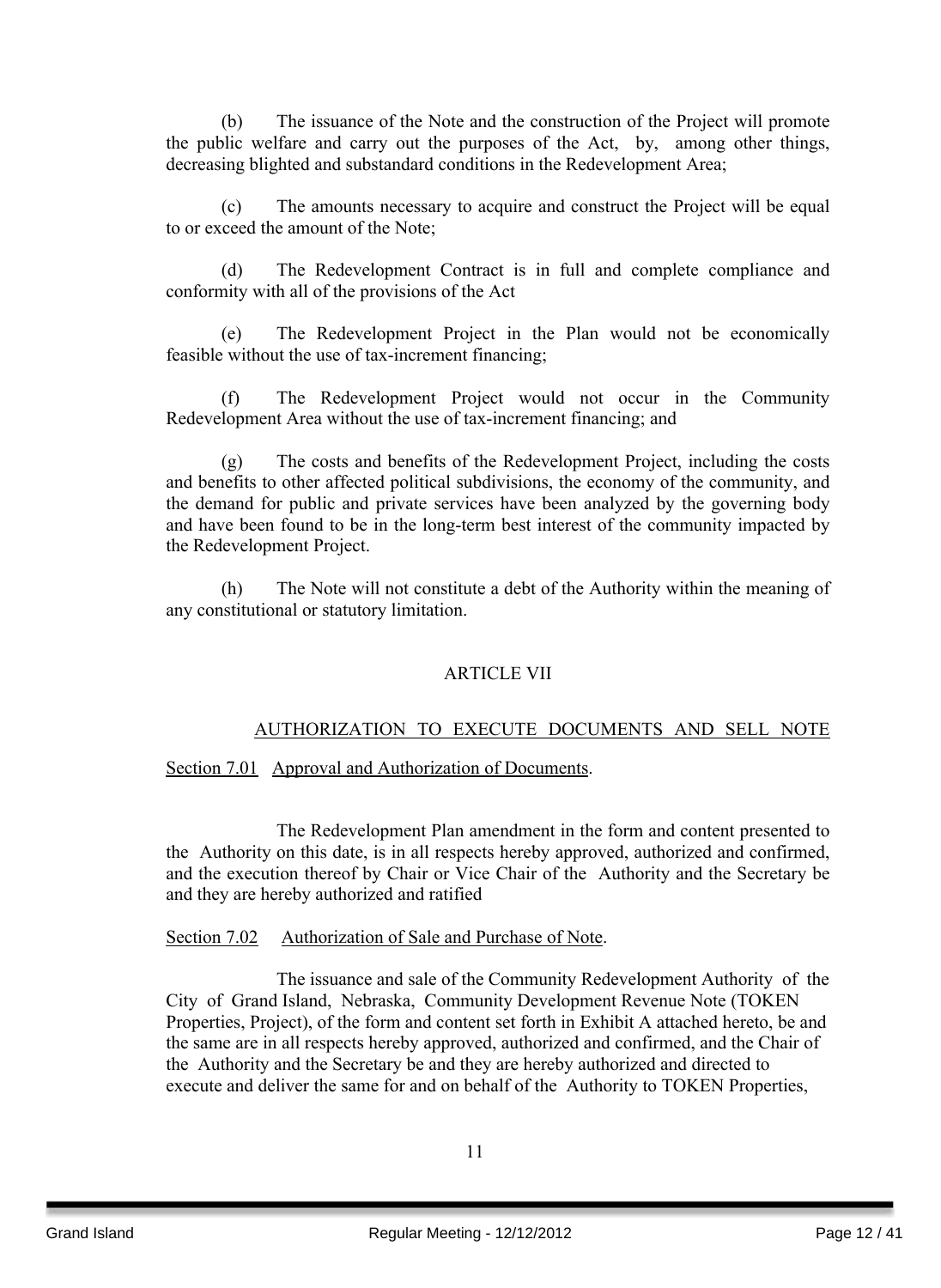LLC, upon receipt of the purchase price therefore, and to deposit the proceeds thereon to be applied in the manner set forth in Articles III and IV hereof. The purchase price of the Note shall be offset against the grant as provided in Article III hereof.

## Section 7.03 Ratification of Actions Taken By the Authority.

The Authority hereby ratifies and approves all action taken and expenditures made by the Authority, if any, in connection with the Project based upon prior resolutions of the Authority.

## Section 7.04 Authority to Execute and Deliver Additional Documents.

The Chair and Secretary of the Authority and other appropriate Authority officials are hereby authorized to execute and deliver for and on behalf of Issuer any and all additional certificates, documents or other papers and to perform all other acts as they may deem necessary or appropriate in order to implement and carry out the matters herein authorized and the implementation of the Project.

## Section 7.05 Copies of Documents Presented to Authority Available for Inspection.

True and correct copies of all documents presented to the Authority and identified and referred to in this Resolution are on file in the main office of the Authority and are available for inspection by the general public during regular business hours.

## ARTICLE VIII

## PARTICULAR COVENANTS OF THE AUTHORITY

The Authority covenants and agrees, so long as the Note shall be outstanding and subject to the limitations on its obligations herein set forth, that:

Section 8.01 First Lien.

The lien on Tax Increment Revenues created by this Resolution is a first and prior lien and the Authority will take no actions which would subject the Tax Increment Revenues pledged hereunder or the rights, privileges and appurtenances thereto to any lien claim of any kind whether superior, equal or inferior to such lien of this Resolution.

## Section 8.02 Payment of Note.

It will faithfully perform at all times any and all covenants, undertakings, stipulations and provisions contained in this Note Resolution and in the Note executed and delivered there under; will pay the principal, premium, if any, and interest on the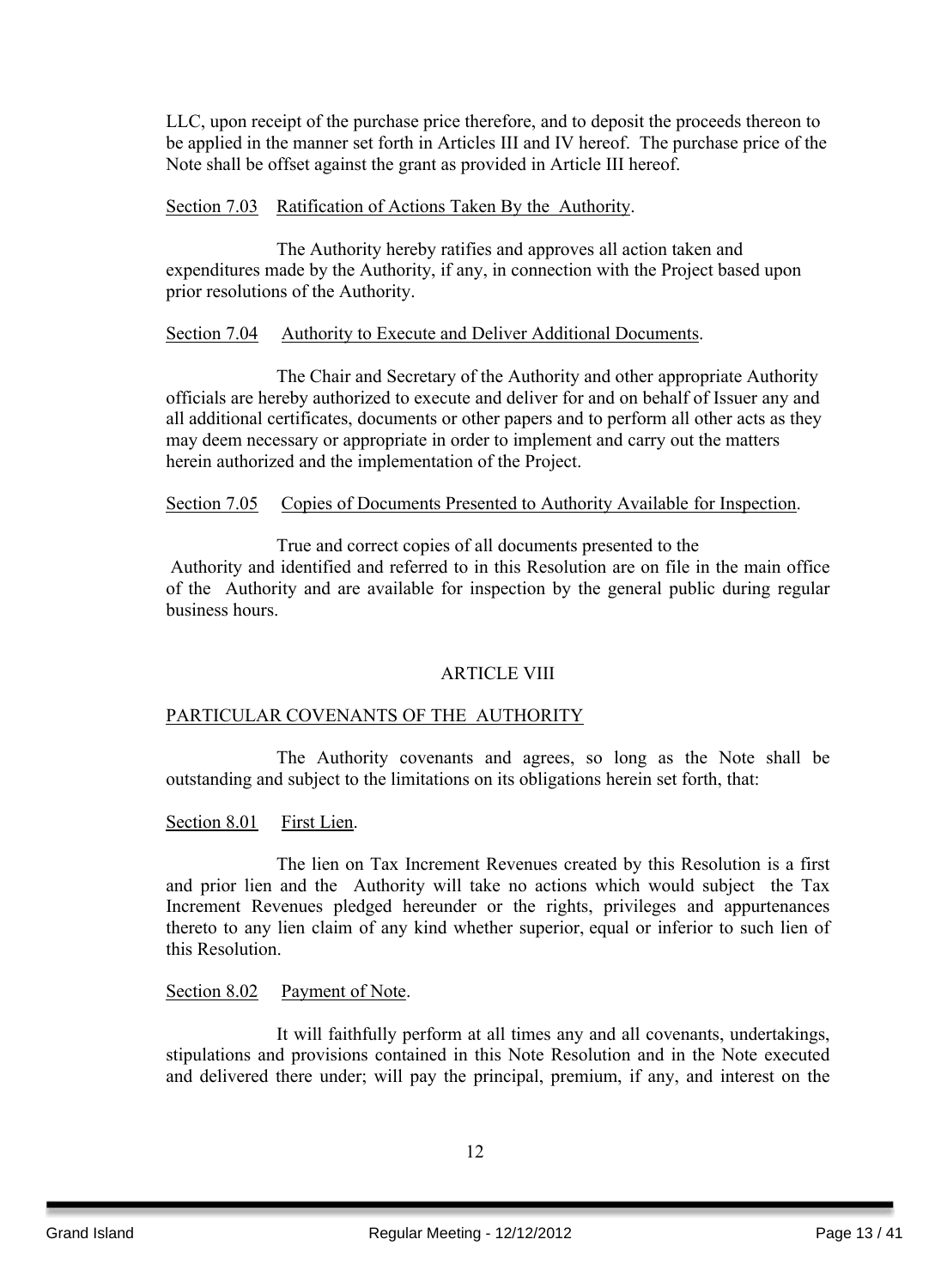Note on the dates, at the places and in the manner prescribed in the Note in any coin or currency of the United States of America which, on the respective dates of payment thereof, is legal tender for the payment of public and private debts; provided, however, that the principal, premium, if any, and interest on the Note and all other covenants, undertakings, stipulations, provisions and agreements contained in this Note Resolution, the Note and any other documents delivered in connection with any of the foregoing are not and shall not be deemed to (i) represent a debt or pledge the faith or credit of the Authority or the City or (ii) grant to the Noteholder directly, indirectly or contingently, any right to have the Authority or the City levy any taxes or appropriate any funds to the payment of principal or interest on the Note, such payment or other obligation to be made or satisfied solely and only out of the Tax Increment Revenues and from any other security pledged pursuant to this Resolution.

## Section 8.03 Extensions of Payment of Note.

It will not directly or indirectly extend or assent to the extension of the due date of any installment of principal, premium, if any, on the Note, or of the maturity of the Note or any principal installment thereof, or the time of payment of any claims for interest thereon.

## Section 8.04 Authority of the Issuer.

It is duly authorized under the Constitution and laws of the State of Nebraska to provide funds to construct and install the Project, to create and issue the Note and to make the covenants as herein provided. All necessary action and proceedings on its part to be taken for the creation and issuance of the Note and the execution and delivery of this Note Resolution have been duly and effectively taken and the Note in the hands of the Noteholder is and will be a valid and enforceable special obligation of the Authority in accordance with its terms.

## Section 8.05 Further Assurances.

The Authority will execute or cause to be executed any and all further instruments that may reasonably be requested by the Noteholder and be authorized by law to perfect the pledge of an lien on the revenues and income of the Project granted in this Resolution, or intended so to be, or to vest in the Noteholder the right to receive and apply the same to the payment or protection and security of the Note.

## Section 8.06 Proper Books and Records.

So long as the Note shall remain outstanding and unpaid, the Authority shall keep proper books and records in which full, true and correct entries will be made of all dealings and transactions relating to the ownership of the Project and the Note. Such books and records shall be open to inspection by the Noteholder.

Section 8.07 To Observe all Covenants and Terms - Limitations on Authority's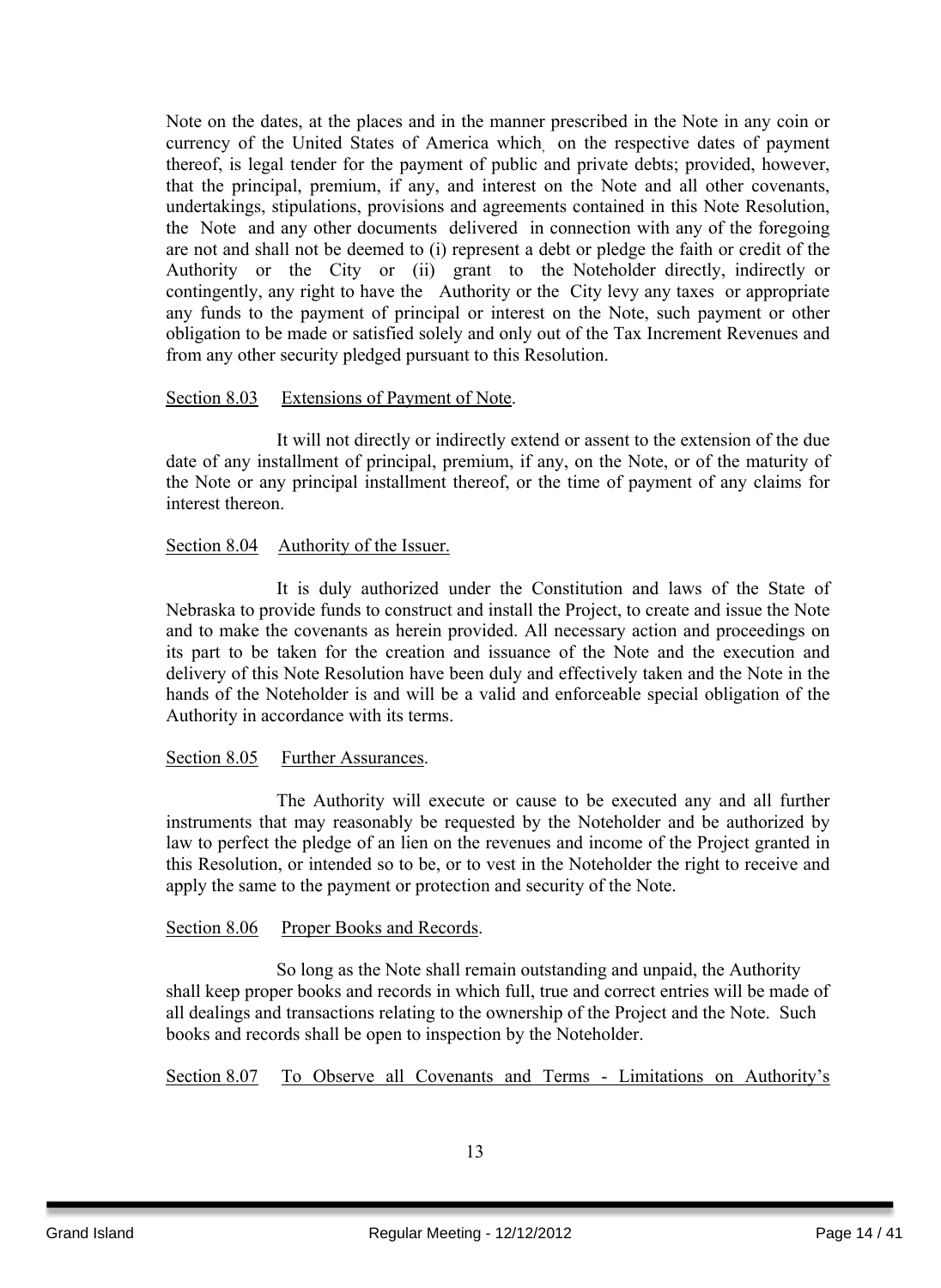## Obligations.

It will not issue or permit to be issued the Note in any manner other than in accordance with the provisions of the Resolution, and will not suffer or permit any default to occur under this Resolution, but will faithfully observe and perform all the conditions, covenants and requirements hereof. Under the Act, the Authority has no obligation to levy taxes for or to make any advance or payment or to incur any expense or liability from its general funds in performing any of the conditions, covenants or requirements of the Note or this Resolution or to make any payments from any funds other than revenues and income of the Project or monies in the funds and accounts provided for in this Resolution.

## ARTICLE IX

## PAYING AGENT AND REGISTRAR

## Section 9.01 Appointment of Paying Agent and Registrar.

The Authority hereby appoints the City Treasurer of the City of Grand Island, Nebraska, as Paying Agent and Registrar. The Paying Agent shall make all payments to Noteholder out of the Debt Service Fund as provided in Section 4.04 hereof. The Registrar shall maintain registration books of the holders of the Note.

#### Section 9.02 Reliance on Documents.

The Paying Agent and Registrar may rely and shall be protected in acting upon any resolution, certificate, statement, instrument, opinion, report, notice, request, consent, order, note, or other paper or document believed by it to be genuine and to have been signed or presented by the proper party or parties.

#### Section 9.03 Liability.

The Paying Agent and Registrar shall not be liable for any error of judgment made in good faith by the Paying Agent and Registrar unless it shall be proved that the Paying Agent and Registrar were negligent in ascertaining the pertinent facts.

#### Section 9.04 Holding Note.

The Paying Agent and Registrar may acquire and hold, or become the pledgee of*,* any of the Note, and otherwise deal with the Authority or TOKEN Properties, LLC, in the same manner and to the same extent and with like effect as though it were not Paying Agent and Registrar hereunder.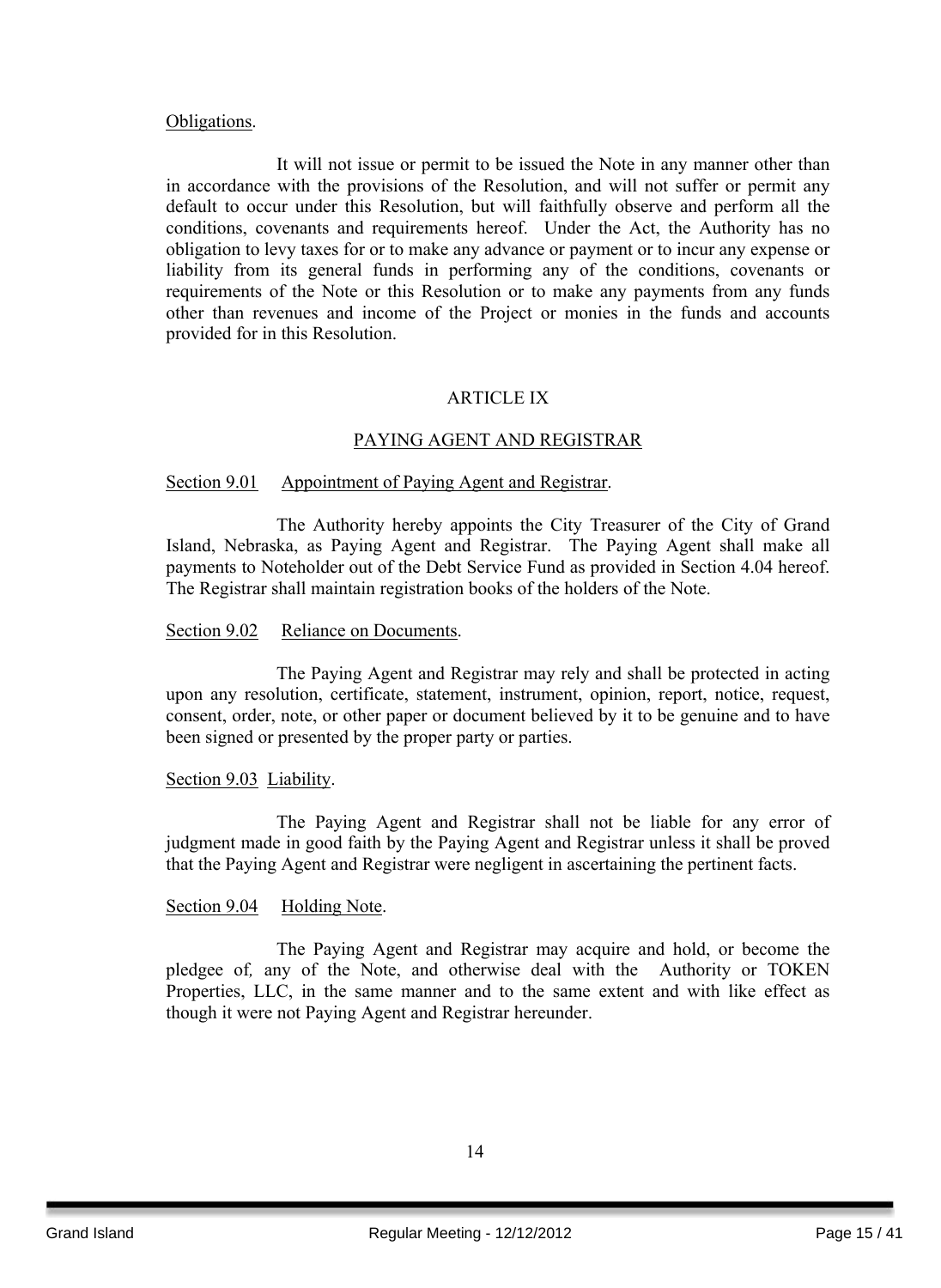## Section 9.05 Resignation.

The Paying Agent and Registrar may resign and be discharged by giving to the Authority and the Noteholder 30 days' notice in writing of such resignation, specifying a date when such resignation shall take effect. Such resignation shall take effect on the day specified in such notice, unless previously a successor paying agent and note registrar shall have been appointed by the Noteholder as hereinafter provided, in which event such resignation shall take effect immediately on the appointment at any time for failure to perform its obligations set forth in this Resolution by an instrument or instruments in writing, appointing a successor to the Paying Agent and Registrar so removed, filed with the Paying Agent and Registrar and executed by the Noteholder.

## Section 9.06 Appointment of Successor.

In case at any time the Paying Agent and Registrar shall resign or shall be removed or otherwise shall become incapable of acting, or shall be adjudged bankruptcy or insolvent, or if a receiver of the Paying Agent and Registrar or of its property shall be appointed, or if a public supervisory office shall take charge or control of the Paying Agent and Registrar or of its property or affairs, a vacancy shall forthwith and ipso facto be created in the office of such Paying Agent and Registrar hereunder, and a successor shall be appointed by the holders of the Note hereby secured and then outstanding by an instrument or instruments in writing filed with the Paying Agent and Registrar and executed by such Noteholder, notification thereof being given to the Authority and TOKEN Properties, LLC. If no appointment of a successor Paying Agent and Registrar shall be made pursuant to the foregoing provisions of this paragraph within 30 days after vacancy shall have occurred in the office of Paying Agent and Registrar, the Authority shall serve as Paying Agent and Registrar until appointment of a successor.

## ARTICLE X

## MISCELLANEOUS

## Section 10.01 Limitation of Rights.

With the exception of any rights herein expressly conferred, nothing expressed or mentioned in or to be implied from this Resolution or in the Note is intended or shall be construed to give to any person other than the Authority and the Noteholder any legal or equitable right, remedy or claim under or with respect to this Resolution or any covenants, conditions and provisions herein contained; this Resolution and all of the covenants, conditions and provisions hereof being intended to be and being for the sole and exclusive benefit of the Authority and the Noteholder as herein provided.

Section 10.02 Supplemental Resolutions.

The Authority may, upon the request of and with the written consent of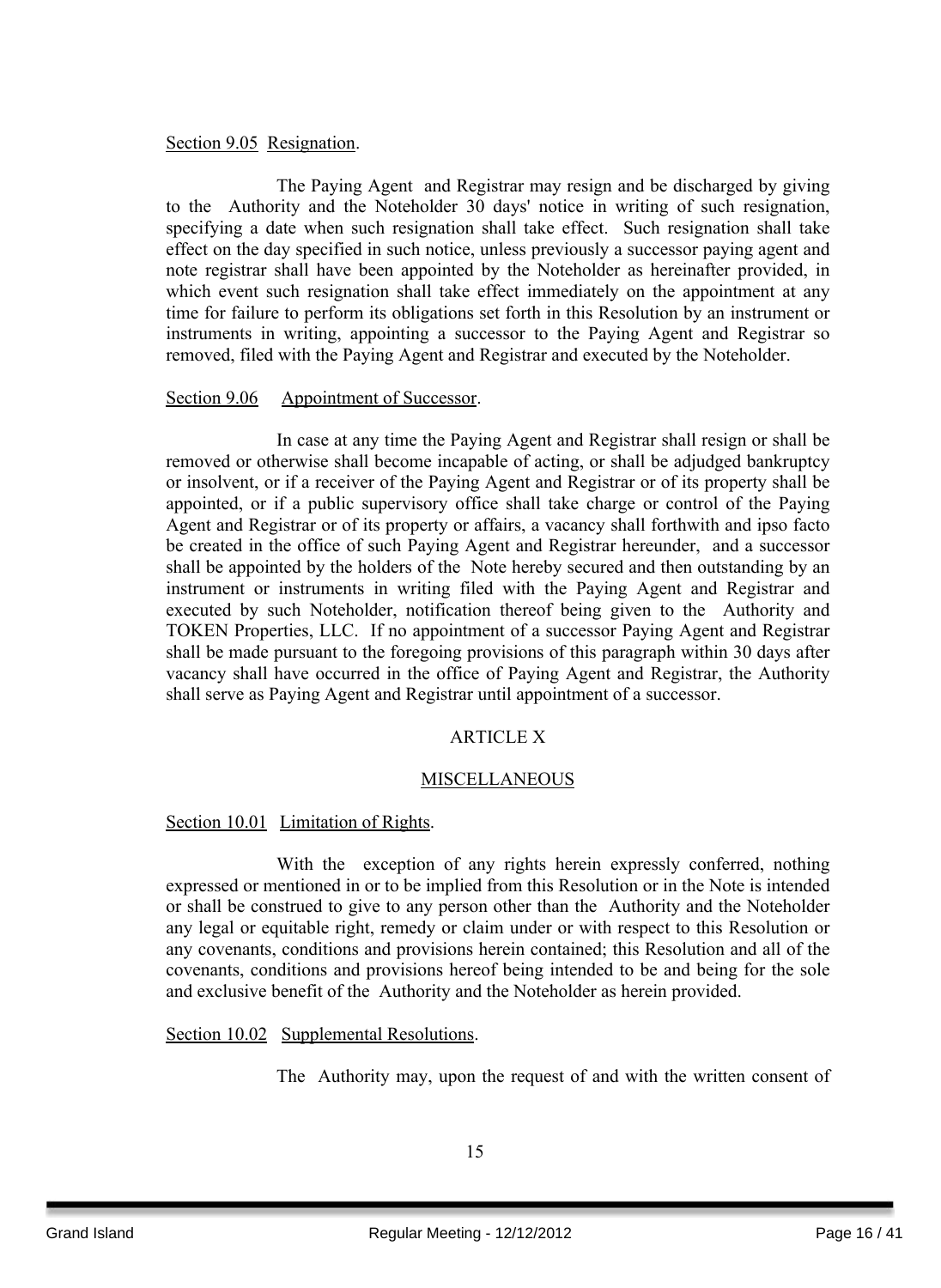TOKEN Properties, LLC, and the Noteholder, pass and execute resolutions supplemental to this Resolution which shall not be inconsistent with the terms and provisions hereof.

## Section 10.03 Severability.

If any provision of this Note Resolution shall be held or deemed to be or shall, in fact, be illegal, inoperative or unenforceable, the same shall not affect any other provision or provisions herein contained or render the same invalid, inoperative or unenforceable to any extent whatever.

#### Section 10.04 Immunity of Officers.

No recourse for the payment of any part of the principal of or interest on the Note or for the satisfaction of any liability arising from, founded upon or existing by reason of the issue, purchase or ownership of the Note shall be had against any officer, member or agent of the Authority or the State of Nebraska, as such, all such liability to be expressly released and waived as a condition of and as a part of the consideration for the issue, sale and purchase of the Note.

#### Section 10.05 Incorporation of Act.

This Resolution does hereby incorporate by reference, the same as though fully set out herein, the provisions of Section 12 of Article VIII of the Nebraska Constitution and Sections 18-2101 through 18-2154, Reissue Revised Statutes of Nebraska, 2007, as amended.

## Section 10.06 Prior Resolutions.

All resolutions or parts thereof, in conflict with the provisions of this Resolution are to the extent of such conflicts hereby repealed.

## Section 10.07 Effective Date.

This Resolution shall be in full force and effect from and after its adoption as provided by law.

#### Section 10.08 Notices to Parties.

Any notice, demand, certificate, request, instrument or other communication authorized or required by this Resolution shall be in writing and shall be deemed to have been sufficiently given or filed for all purposes of this Resolution if and when mailed by registered mail, return receipt requested, postage prepaid, addressed as follows: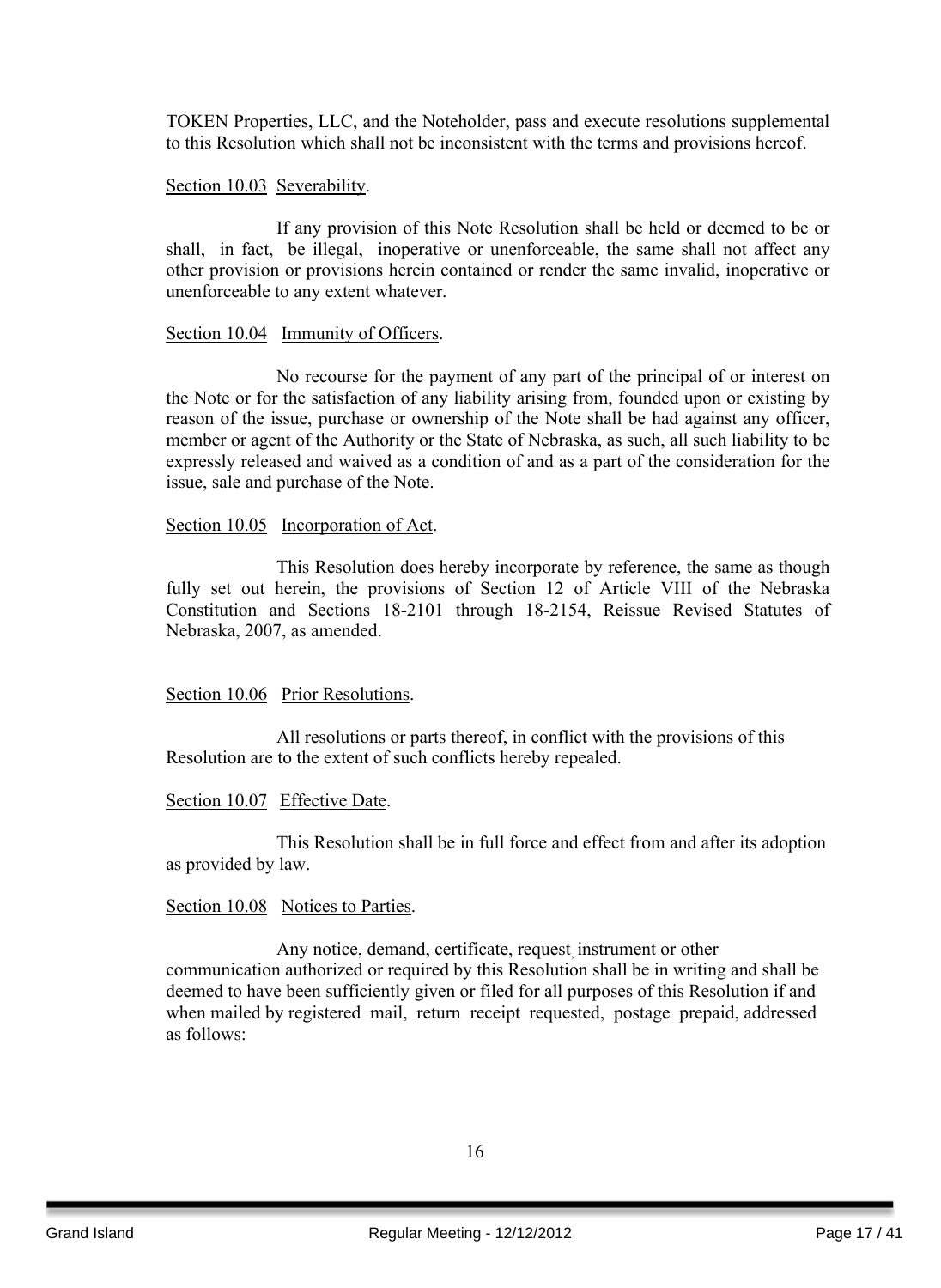## IF TO THE REDEVELOPMENT AUTHORITY:

Grand Island Community Redevelopment Authority Attention: Chad Nabity 100 E First Street, P.O. Box 1968, Grand Island, NE 68802-1968

## IF TO THE PAYING AGENT AND REGISTRAR:

Grand Island City Treasurer 100 E First Street, P.O. Box 1968, Grand Island, NE 68802-1968

Section 10.09 Captions.

The captions or headings in this Resolution are for convenience only and in no way define, limit or describe the scope or intent of any provisions or Sections of this Resolution.

IN WITNESS WHEREOF, the undersigned hereby certify that the Members of the Community Redevelopment Authority of the City of Grand Island, Nebraska passed and adopted this Resolution, and caused these presents to be signed in its name and behalf by a majority of its Members and its official seal to be hereunto affixed, and to be attested by its Secretary, on the date first above written.

> COMMUNITY DEVELOPMENT AUTHORITY OF THE CITY OF GRAND ISLAND, NEBRASKA

> $\mathcal{L}_\text{max}$  , where  $\mathcal{L}_\text{max}$  , we have the set of the set of the set of the set of the set of the set of the set of the set of the set of the set of the set of the set of the set of the set of the set of the set of

Chair

ATTEST:

Secretary

 $\mathcal{L}_\text{max}$  , where  $\mathcal{L}_\text{max}$  , we have the set of  $\mathcal{L}_\text{max}$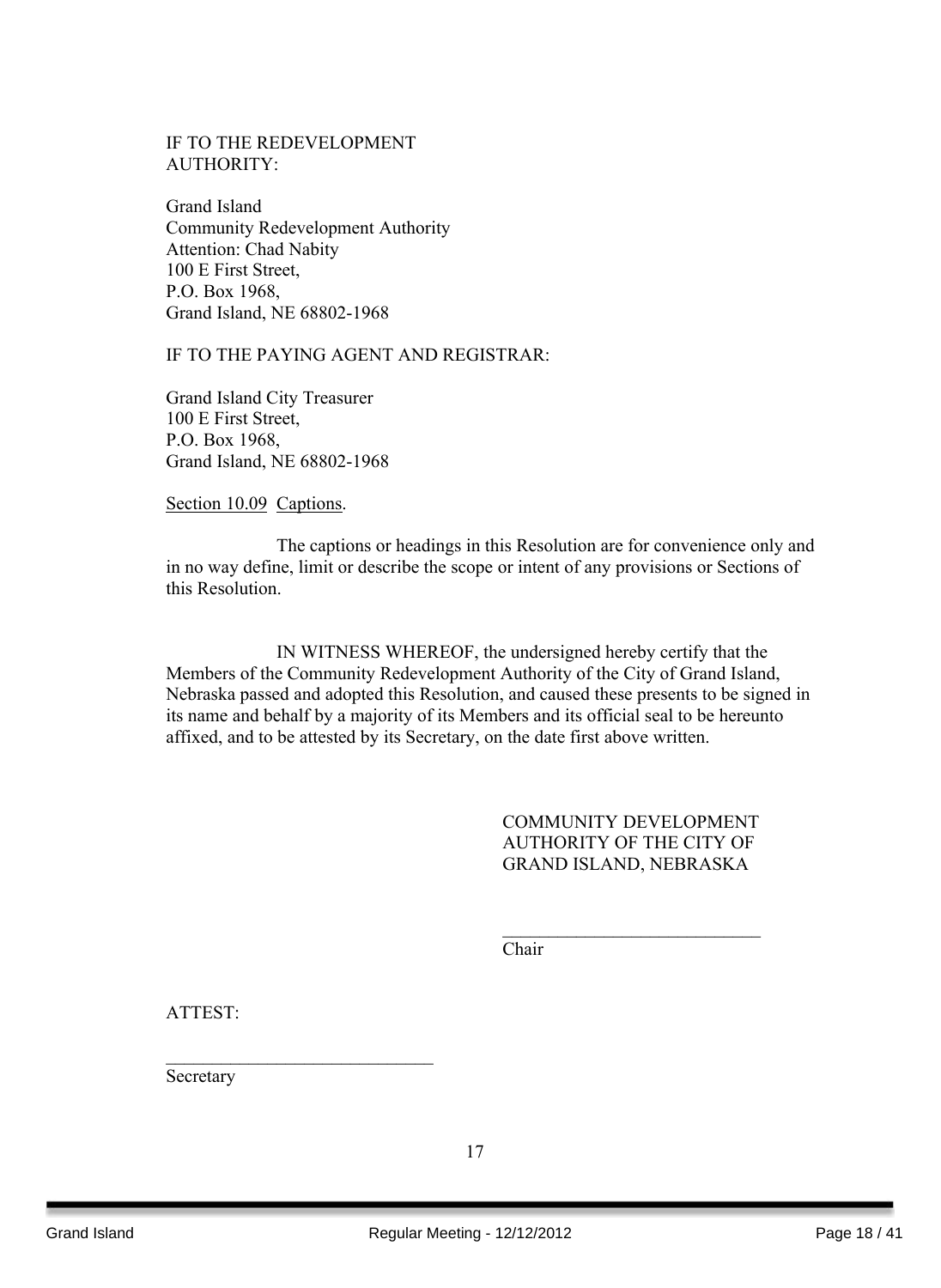## Exhibit A Form of Note

## THIS NOTE HAS NOT BEEN REGISTERED UNDER THE SECURITIES ACT OF 1933 (1933 ACT) AND MAY NOT BE TRANSFERRED, ASSIGNED, SOLD OR HYPOTHECATED UNLESS A REGISTRATION STATEMENT UNDER THE 1933 ACT SHALL BE IN EFFECT WITH RESPECT HERETO AND THERE SHALL HAVE BEEN COMPLIANCE WITH THE 1933 ACT AND ALL RULES AND REGULATIONS THEREUNDER, OR THERE SHALL HAVE BEEN DELIVERED TO THE COMMUNITY REDEVELOPMENT AUTHORITY OF THE CITY OF GRAND ISLAND (THE AUTHORITY) PRIOR TO SUCH TRANSFER, ASSIGNMENT, SALE OR HYPOTHECATION, AN OPINION OF COUNSEL, SATISFACTORY TO THE AUTHORITY TO THE EFFECT THAT REGISTRATION UNDER THE 1933 ACT IS NOT REQUIRED.

## UNITED STATES OF AMERICA STATE OF NEBRASKA COUNTY OF HALL

## TAX INCREMENT REVENUE NOTE OF THE COMMUNITY AUTHORITY OF THE CITY OF GRAND ISLAND, NEBRASKA (TOKEN Properties PROJECT)

Principal Amount Interest Rate Per Annum Final Maturity Date \$38,372.00 0.00% December 31, 2028

KNOW ALL PERSONS BY THESE PRESENTS: That the Community Redevelopment Authority of the City of Grand Island, Nebraska, hereby acknowledges itself to owe and for value received promises to pay, but only from the sources herein designated, to TOKEN Properties, LLC, or order, the principal sum shown above in lawful money of the United States of America with such principal sum to become due on the maturity date set forth above, with interest at the rate of zero percent [0.00%] per annum on the unpaid balance. This Note is due and payable in full on December 31, 2028. This Note shall also be subject to mandatory partial redemption, without notice, on each June 1 and December 1, ("Payment Date") beginning June 1, 2014, from all funds available in the Debt Service Fund established by the Grand Island City Treasurer for the tax increment revenues pledged to payment of this Note, rounded down to the nearest one hundred dollars (which funds are referred to in this Note as "Available Funds"). Available Funds shall be applied to the prepayment of principal on each payment date and shall be remitted to the registered owner of the Note. The payment of principal due upon the final maturity is payable upon presentation and surrender of this Note to the Treasurer of said Authority, as Paying Agent and Registrar for said Authority, at the offices of the Community Redevelopment Authority of the City of Grand Island at City Hall, in Grand Island, Nebraska. The payments of mandatory partial redemption of principal on each payment date (other than at final payment) will be paid when due by a check or draft mailed by said Paying Agent and Registrar to the registered owner of this Note, as shown on the books or record maintained by the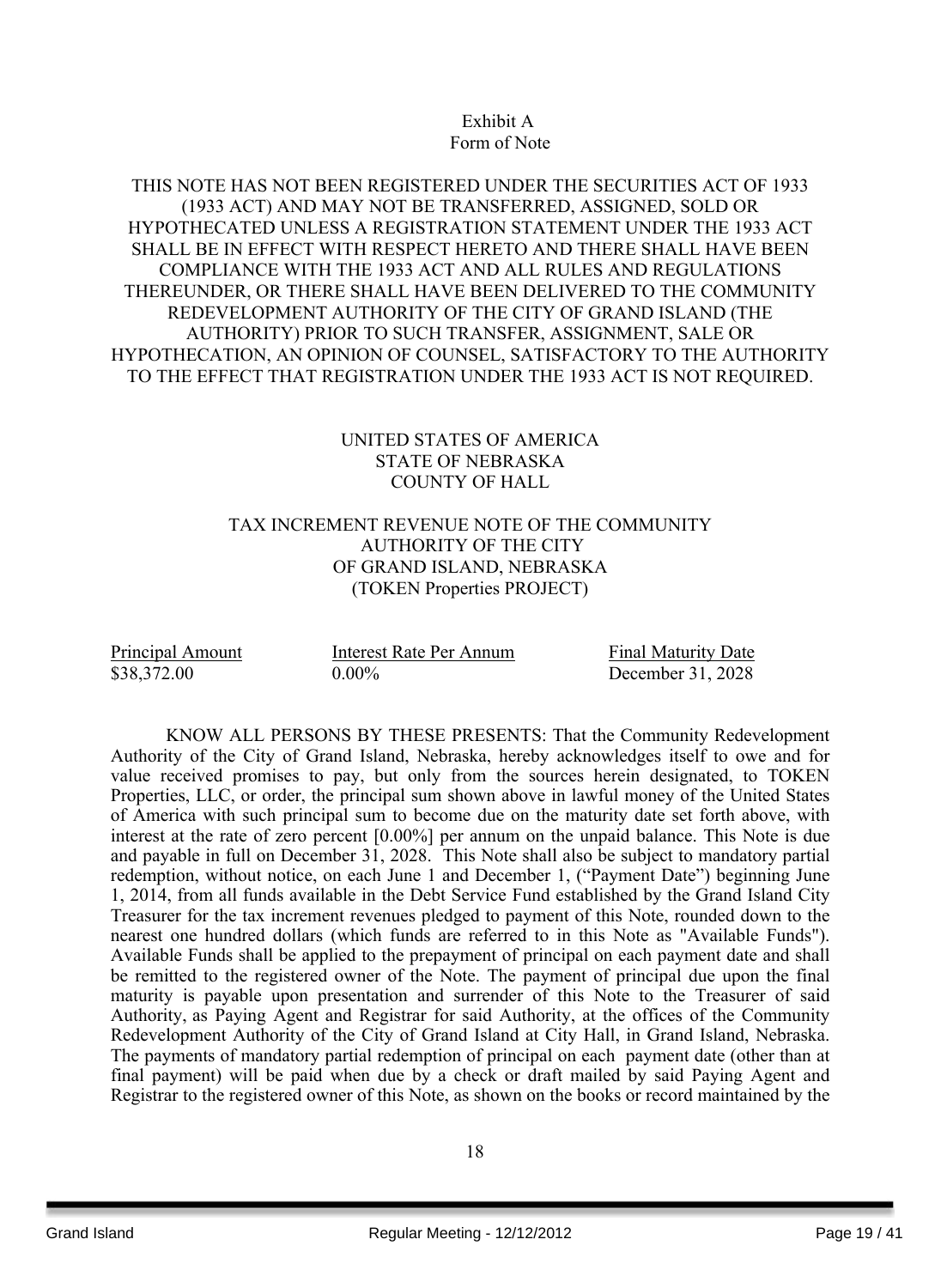Paying Agent and Registrar, at the close of business on the last business day of the calendar month immediately preceding the calendar month in which the payment date occurs, to such owner's address as shown on such books and records.

The Authority, however, reserves the right and option of prepaying principal of this Note, in whole or in part, from any available sources at any time at the principal amount thereof. Notice of any such optional prepayment shall be given by mail, sent to the registered owner of this Note at said registered owner's address. The principal of this Note shall be subject to mandatory redemptions made in part on any payment date, as set forth in this Note, from available funds without any requirement for notice.

This Note is the single Note in the total principal amount of Thirty Eight Thousand Three Hundred Seventy Two Dollars (\$38,372.00) issued by the Authority for the purpose of paying the costs of redevelopment of certain real estate located in the City of Grand Island, as designated in that redevelopment plan amendment recommended by the Authority and approved by the City Council of the City of Grand Island, Nebraska, (the "Plan"), all in compliance with Article 21 of Chapter 18, Reissue Revised Statutes of Nebraska, 2007, as amended, and has been duly authorized by resolution passed and approved by the governing body of the Authority (the "Resolution").

This Note constitutes a limited obligation of the Authority payable exclusively from that portion of the ad valorem real estate taxes mentioned in subdivision (1)(b) of Section 18-2147, R.R.S. Neb. 2007, as levied, collected and apportioned from year to year with respect to certain real estate located within the "Project" (as defined in the Redevelopment Contract). Pursuant to Section 18-2150, R.R.S. Neb. 2007, said portion of taxes has been pledged for the payment of this Note, as the same become subject to mandatory redemption. This Note shall not constitute a general obligation of the Authority and the Authority shall be liable for the payment thereof only out of said portion of taxes as described in this paragraph. This Note shall not constitute an obligation of the State of Nebraska or of the City or Grand Island (except for such receipts as have been pledged pursuant to Section 18-2150 R.R.S. Neb. 2007) and neither the State or Nebraska nor the City of Grand Island shall be liable for the payment thereof from any fund or source including but not limited to tax monies belonging to either thereof (except for such receipts as have been pledged pursuant to Section 18-2150 R.R.S. Neb. 2007). Neither the members of the Authority's governing body nor any person executing this Note shall be liable personally on this Note by reason of the issuance hereof.

This Note is transferable by the registered owner or such owner's attorney duly authorized in writing at the office of the Paying Agent and Registrar upon surrender of this Note for notation of transfer as provided on the reverse hereof and subject to the conditions provided for established by the Authority. The Authority, the Paying Agent and Registrar and any other person may treat the person whose name this Note is registered as the absolute owner hereof for the purposes of receiving payment due hereunder and for all purposes and shall not be affected by any notice to the contrary, whether this Note be overdue or not.

THIS NOTE MAY ONLY BE TRANSFERRED TO PERSONS OR ENTITIES DELIVERING AN INVESTMENT LETTER TO THE PAYING AGENT AND REGISTRAR CONFORMING TO REQUIREMENTS ESTABLISHED BY THE AUTHORITY.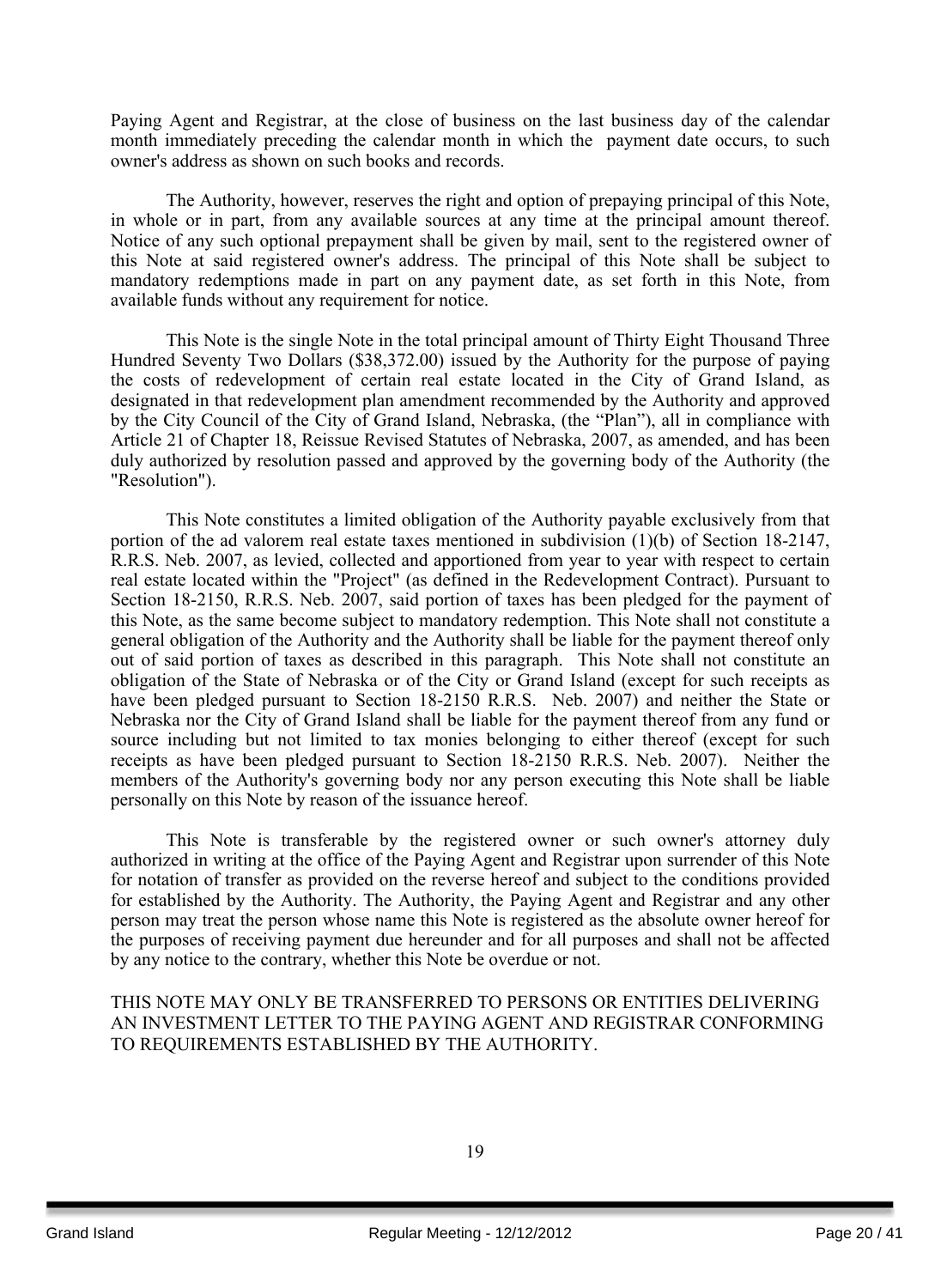If the day for payment of the principal of this Note shall be a Saturday, Sunday, legal holiday or a day on which banking institutions in the City of Grand Island, Nebraska, are authorized by law or executive order to close, then the date for such payment shall be the next succeeding day which is not a Saturday, Sunday, legal holiday or a day on which such banking institutions are authorized to close, and payment on such date shall have the same force and effect as if made on the nominal date of payment.

THE PRINCIPAL AND INTEREST DUE ON THIS NOTE SHALL BE REDUCED TO ZERO AFTER ALL AVAILABLE FUNDS PLEDGED TO THIS NOTE HAVE BEEN PAID TO THE HOLDER HEREOF REGARDLESS OF WHETHER SUCH PAYMENTS ARE SUFFICIENT TO AMORTIZE THE ORIGINAL PRINCIPAL AND INTEREST HEREON. "AVAILABLE FUNDS" IN THIS REGARD SHALL MEAN ALL INCREMENTAL AD VALOREM TAXES RELATED TO THE PROJECT WHICH BECOME DELINQUENT PRIOR TO JANUARY 1, 2028.

IN WITNESS WHEREOF, the Chair and Secretary of the Community Redevelopment Authority of the City of Grand Island have caused this Note to be executed on behalf of said Authority by being signed by the Chair and Secretary and by causing the official seal of said Authority to be affixed hereto, all as of the date of issue shown above.

Delivered this the day of 2013.

(SEAL) COMMUNITY DEVELOPMENT AUTHORITY OF THE CITY OF GRAND ISLAND, NEBRASKA

 $\rm\,By:$ 

Chair

ATTEST:

:

Secretary

 $\frac{1}{2}$  ,  $\frac{1}{2}$  ,  $\frac{1}{2}$  ,  $\frac{1}{2}$  ,  $\frac{1}{2}$  ,  $\frac{1}{2}$  ,  $\frac{1}{2}$  ,  $\frac{1}{2}$  ,  $\frac{1}{2}$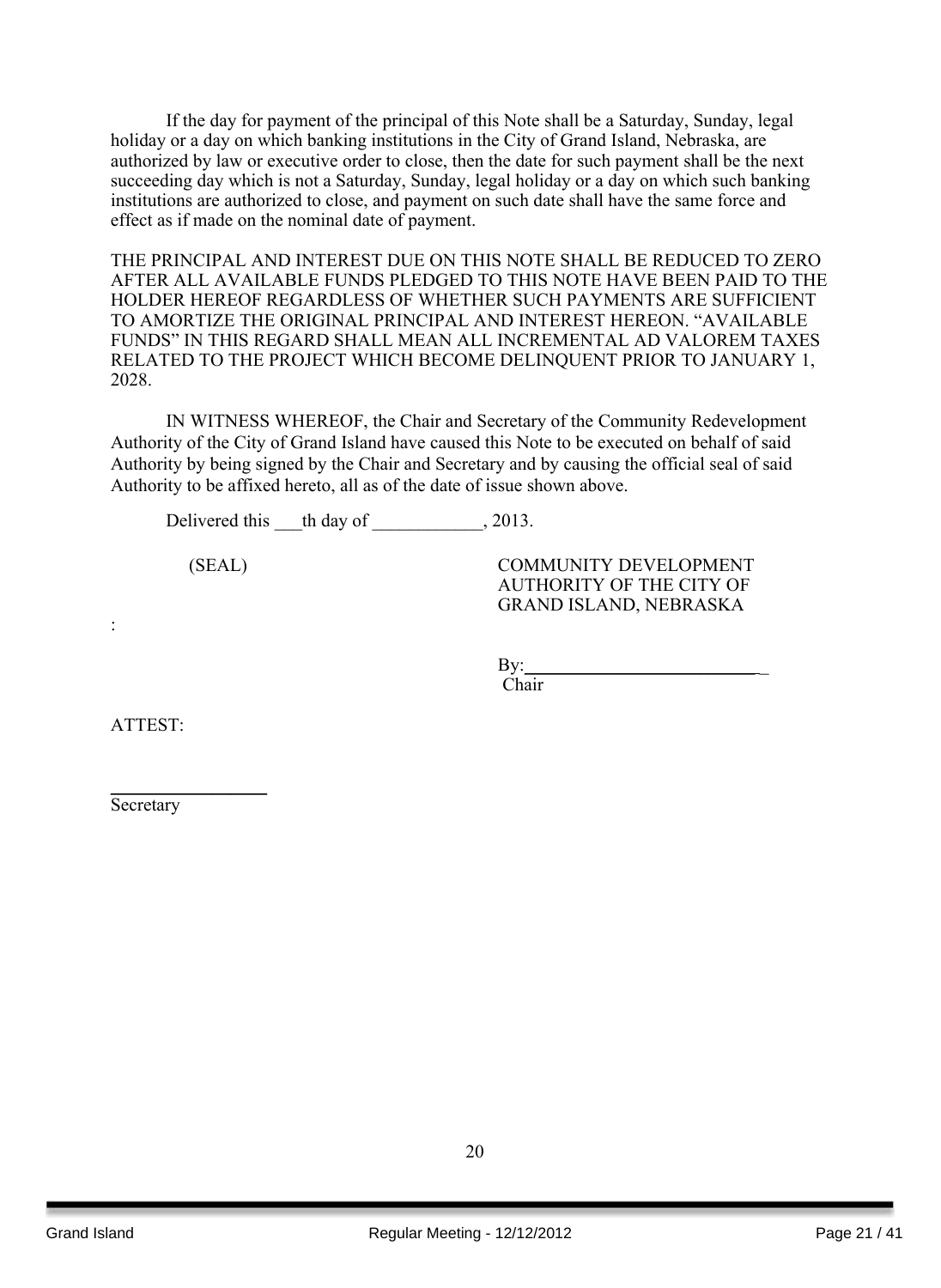#### PROVISION FOR REGISTRATION

The ownership of this Note shall be registered as to both principal and interest on the books and records of the Community Redevelopment Authority of the City of Grand Island, Nebraska, kept by the Paying Agent and Registrar identified in the foregoing Note, who shall make notation of such registration in the registration blank below, and the transfer of this Note may thereafter be registered only upon an assignment duly executed by the registered owner or such owner's attorney or legal representative, in such form as shall be satisfactory to said Paying Agent and Registrar, such registration of transfer to be made on such books and endorsed hereon by said Paying Agent and Registrar

| Date of Registration | Name of Registered Owner     | Signature of Paying Agent<br>and Registrar |
|----------------------|------------------------------|--------------------------------------------|
| , 2013               | <b>TOKEN Properties, LLC</b> |                                            |
|                      |                              |                                            |
|                      |                              |                                            |
|                      |                              |                                            |
|                      |                              |                                            |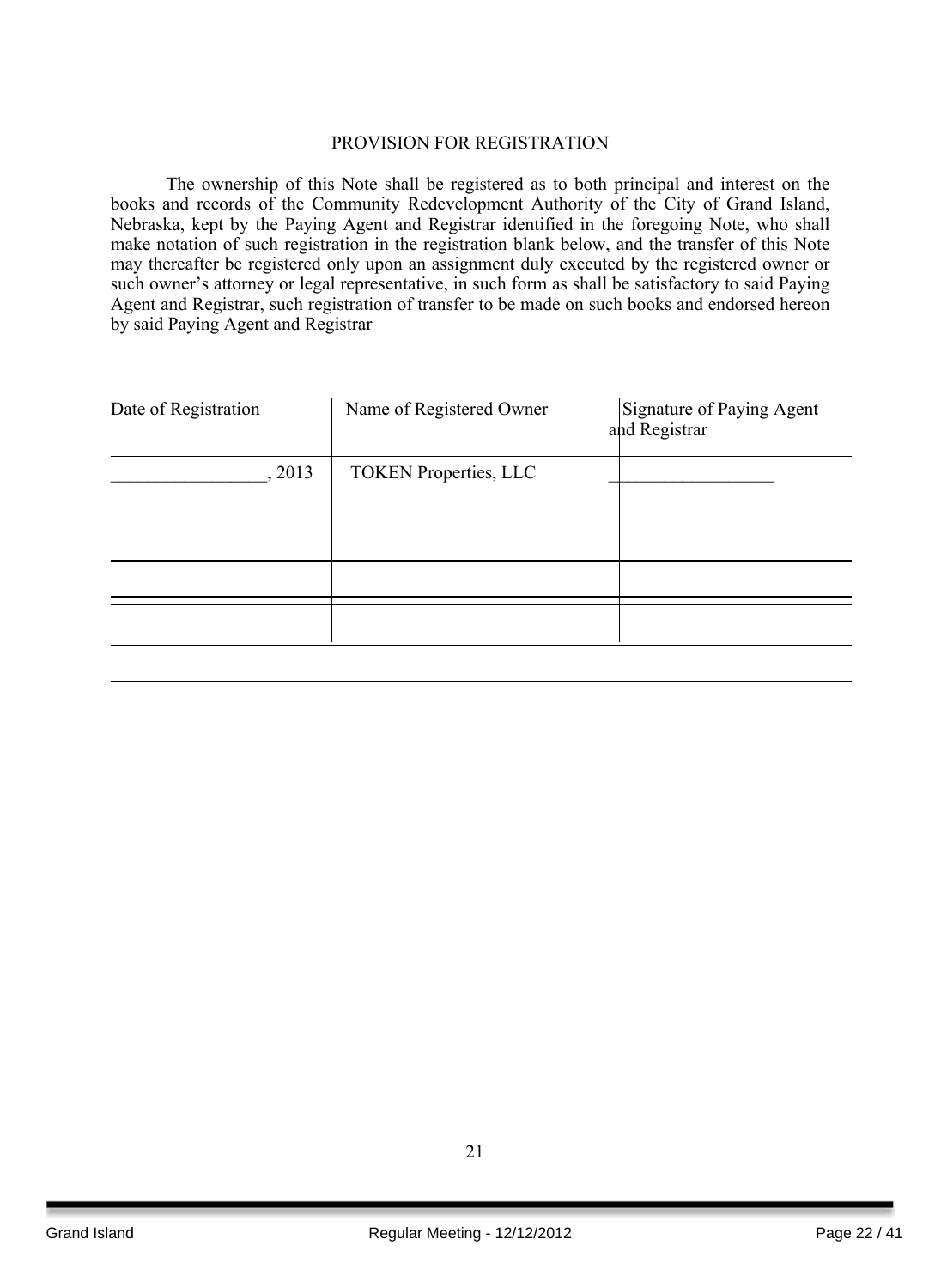## Exhibit B

## **Redevelopment Plan Amendment Grand Island CRA Area #10 2013**

22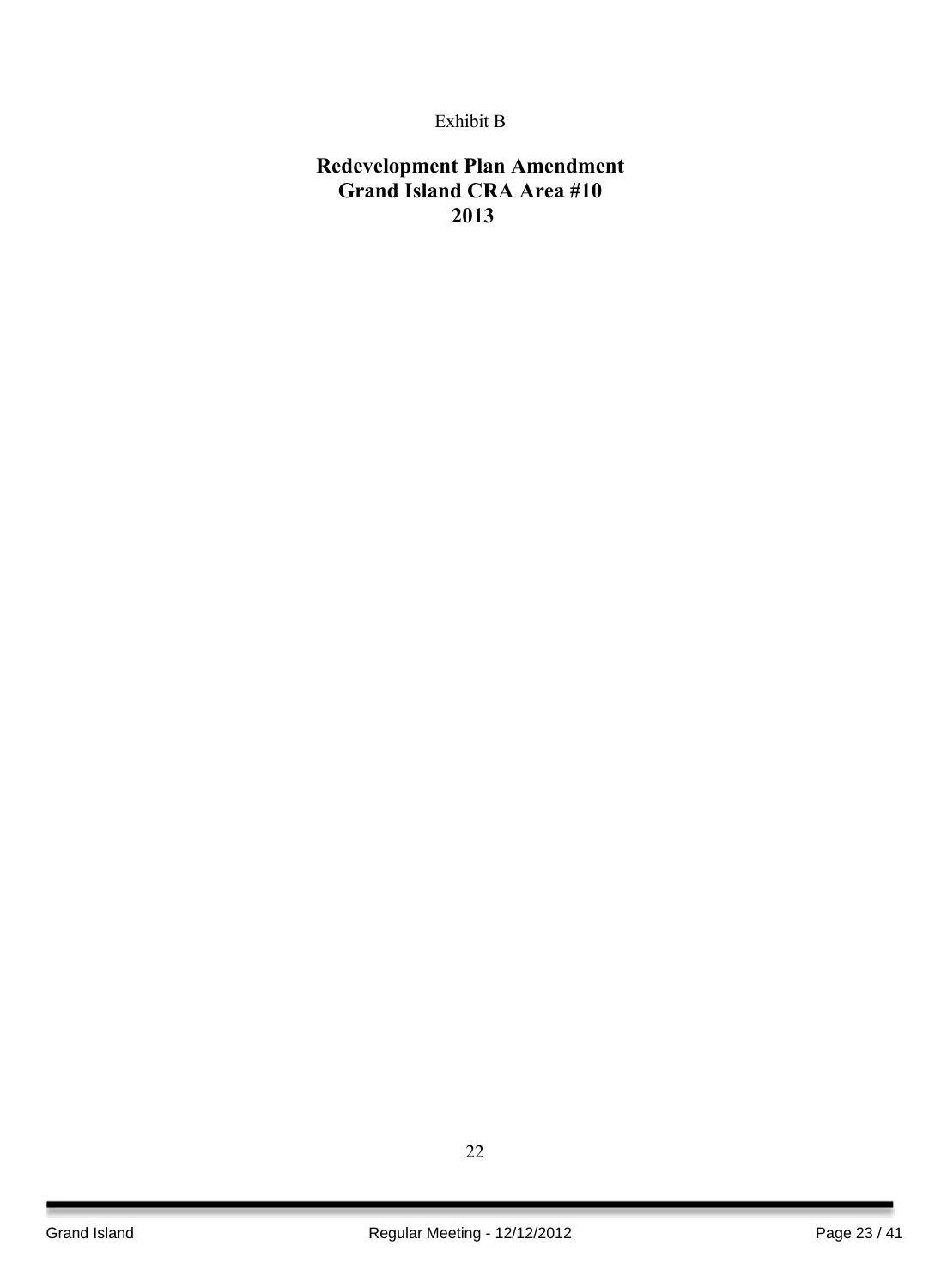## EXHIBIT C

## DESCRIPTION OF PREMISES Pledged with an effective date of January 1, 2014

Lots 65 and 66 of Hawthorne Place in the City of Grand Island, Hall County, Nebraska.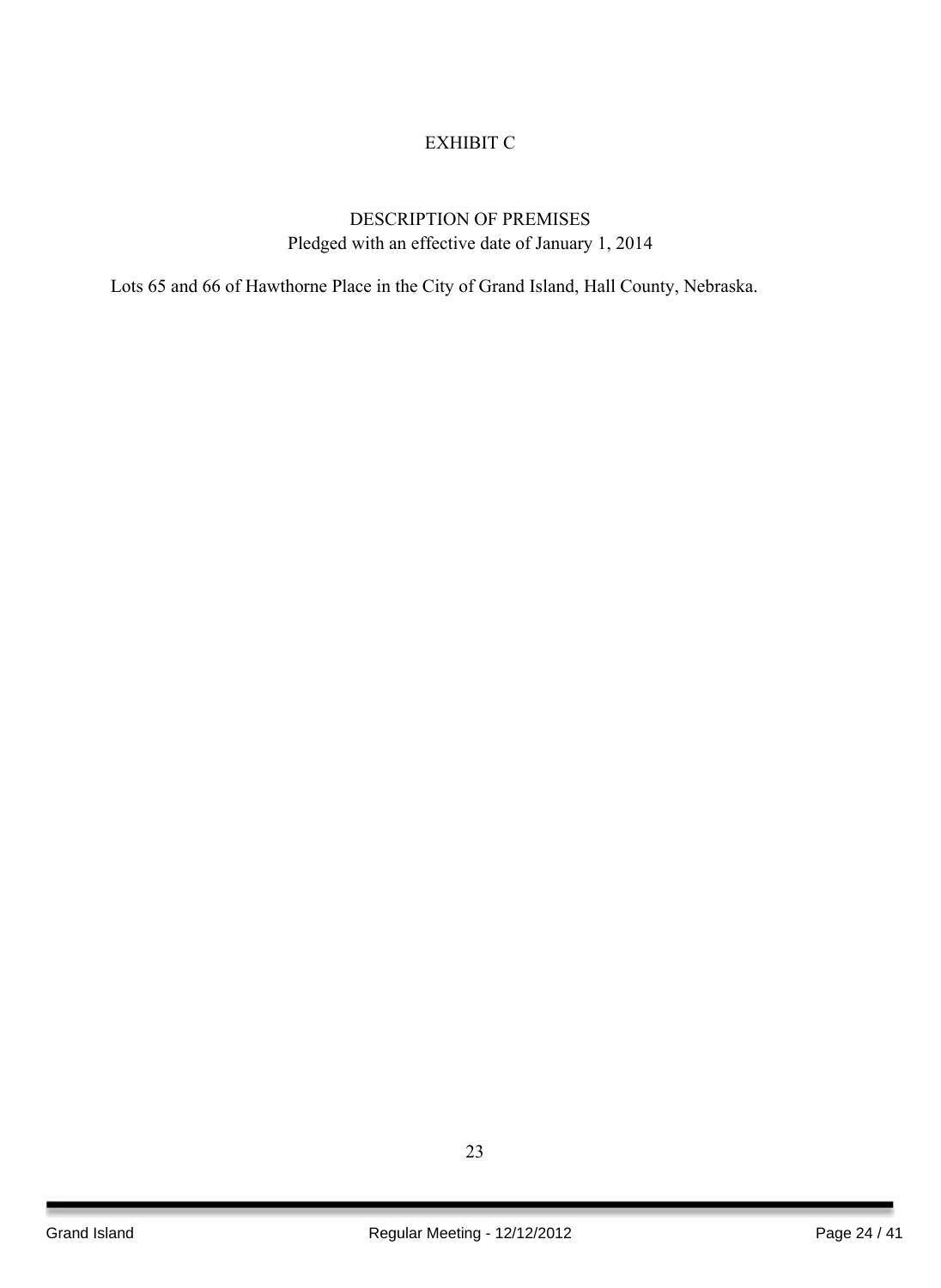## **REDEVELOPMENT CONTRACT**

This Redevelopment Contract is made and entered into as of the \_\_\_\_\_<sup>th</sup> day of . 2013, by and between the Community Redevelopment Authority of the City of Grand Island, Nebraska **("Authority"),** and TOKEN Properties, LLC, a limited liability company **("Redeveloper").**

#### **WITNESSETH:**

**WHEREAS**, the City of Grand Island, Nebraska (the "**City**"), in furtherance of the purposes and pursuant to the provisions of Section 12 of Article VIII of the Nebraska Constitution and Sections l8-2101 to 18-2154, Reissue Revised Statutes of Nebraska, 2007, as amended (collectively the **"Act"**), has designated an area in the City as blighted and substandard; and

**WHEREAS**, Authority and Redeveloper desire to enter into this Redevelopment Contract for acquisition and redevelopment of a parcel in the blighted and substandard area;

**NOW, THEREFORE**, in consideration of the mutual covenants and agreements herein set forth, Authority and Redeveloper do hereby covenant, agree and bind themselves as follows:

## **ARTICLE I**

## **DEFINITIONS AND INTERPRETATION**

#### Section 1.01 Terms Defined in this Redevelopment Contract.

Unless the context otherwise requires, the following terms shall have the following meanings for all purposes of this Redevelopment Contract, such definitions to be equally applicable to both the singular and plural forms and masculine, feminine and neuter gender of any of the terms defined:

**"Act"** means Section 12 of Article VIII of the Nebraska Constitution, Sections 18-2101 through 18-2154, Reissue Revised Statutes of Nebraska, 2007, as amended, and acts amendatory thereof and supplemental thereto

**"Authority"** means the Community Redevelopment Authority of the City of Grand Island, Nebraska.

**"City"** means the City of Grand Island, Nebraska.

"**Governing Body**" means the Mayor and City Council of the City.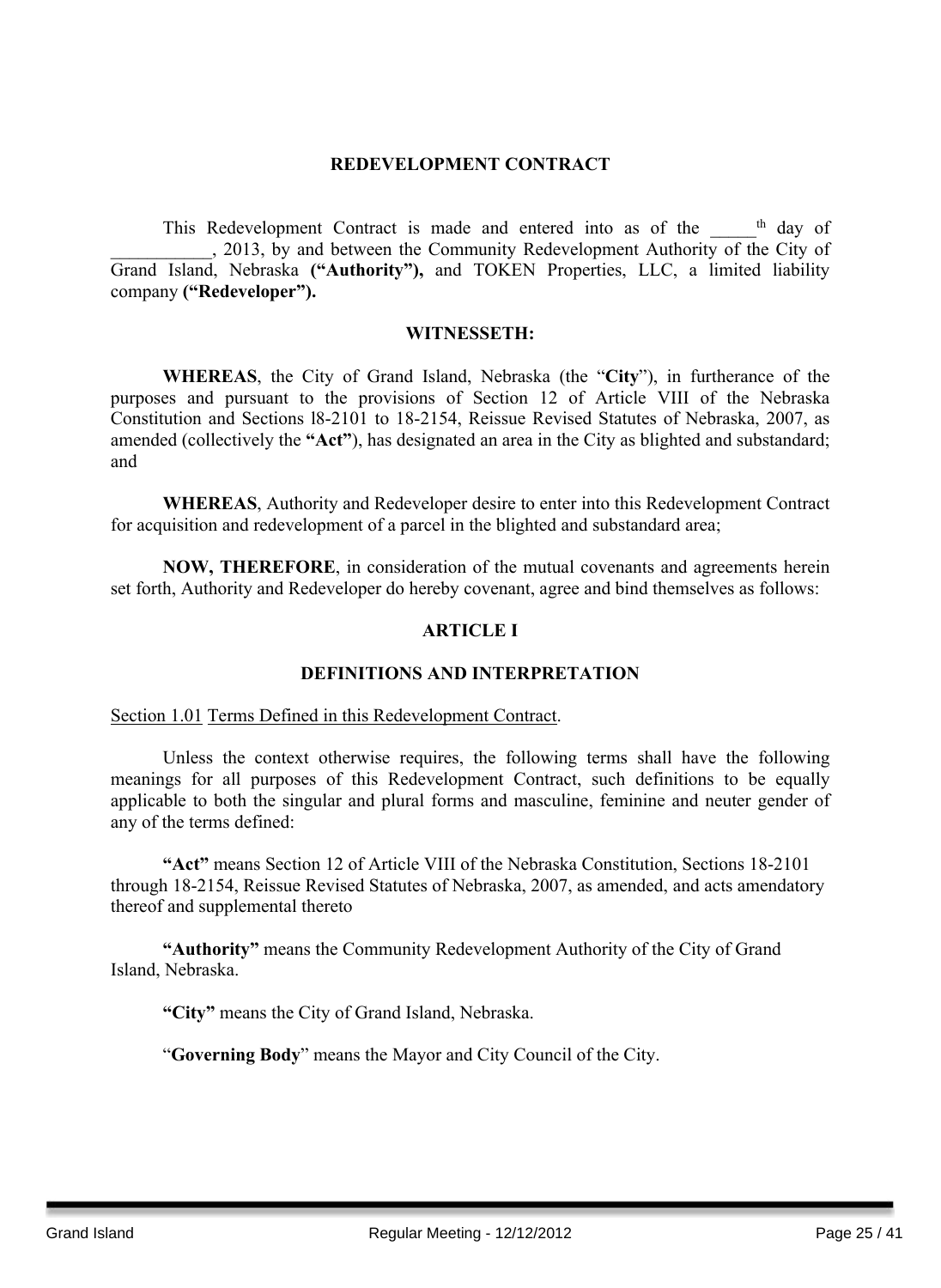**"Holder**" means the holders of TIF indebtedness issued by the Authority from time to time outstanding.

**"Liquidated Damages Amount**" means the amounts to be repaid to Authority by Redeveloper pursuant to Section 6.02 of this Redevelopment Contract.

**"Project"** means the improvements to the Redevelopment Area, as fully described in application of the Redeveloper to the Authority for assistance and the Redevelopment Plan Amendment, related to the application, approved by the Governing Body incorporated herein by reference and, as used herein, shall include the Redevelopment Area real estate.

**"Project Costs"** means only costs or expenses incurred by Redeveloper for the purposes set forth in §18-2103 (12) (a) through (f), inclusive, of the Act as identified on Exhibit C.

**"Redeveloper"** means TOKEN Properties, LLC, a limited liability company.

**"Redevelopment Area"** means that certain real property situated in the City of Grand Island, Hall County, Nebraska, which has been declared blighted and substandard by the City pursuant to the Act, and which is more particularly described on Exhibit A attached hereto and incorporated herein by this reference.

"**Redevelopment Contract**" means this redevelopment contract between the Authority and Redeveloper with respect to the Project.

**"Redevelopment Plan"** means the Amended Redevelopment Plan for the Redevelopment Area related to the Project, prepared by the Authority and approved by the City pursuant to the Act.

"**Resolution"** means the Resolution of the Authority, as supplemented from time to time, approving this Redevelopment Contract and the issuance of the TIF Indebtedness.

"**TIF Indebtedness"** means the note incurred by the Authority pursuant to Article III hereof and secured in whole or in part by TIF Revenues, as shown on attached Exhibit B.

**"TIF Revenues"** means incremental ad valorem taxes generated by the Project which are allocated to and paid to the Authority pursuant to the Act.

#### Section 1.02 Construction and Interpretation.

The provisions of this Redevelopment Contract shall be construed and interpreted in accordance with the following provisions:

(a) Wherever in this Redevelopment Contract it is provided that any person may do or perform any act or thing the word "may" shall he deemed permissive and not mandatory and it shall be construed that such person shall have the right, but shall not be obligated, to do and perform any such act or thing.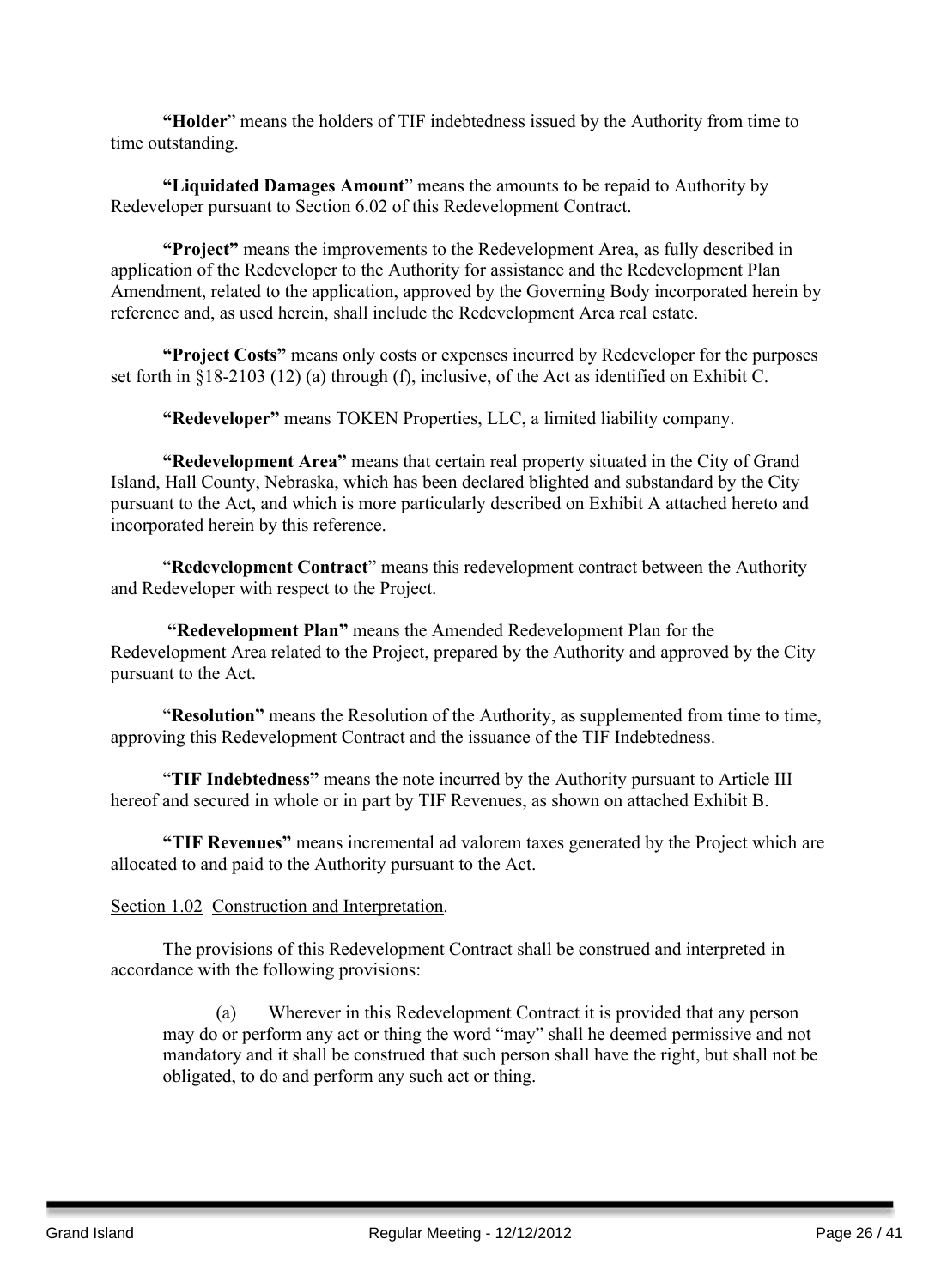(b) The phrase "at any time" shall be construed as meaning "at any time or from time to time."

(c) The word 'including" shall be construed as meaning ''including, but not limited to."

(d) The words 'will" and "shall" shall each be construed as mandatory.

(e) The words "herein," "hereof," "hereunder," "hereinafter" and words of similar import shall refer to the Redevelopment Contract as a whole rather than to any particular paragraph, section or subsection, unless the context specifically refers thereto.

(f) Forms of words in the singular, plural, masculine, feminine or neuter shall be construed to include the other forms as the context may require.

(g) The captions to the sections of this Redevelopment Contract are for convenience only and shall not be deemed part of the text of the respective sections and shall not vary by implication or otherwise any of the provisions hereof.

## **ARTICLE II**

## **REPRESENTATIONS**

Section 2.01 Representations by Authority.

The Authority makes the following representations and findings:

(a) The Authority is a duly organized and validly existing Community Redevelopment Authority under the Act.

(b) The Redevelopment Plan has been duly approved and adopted by the City pursuant to Section 18-2109 through 18-2117 of the Act.

(c) The Authority deems it to be in the public interest and in furtherance of the purposes of the Act to accept the proposal submitted by Redeveloper as specified herein.

(d) The Redevelopment Project will achieve the public purposes of the Act by, among other things, increasing employment, improving public infrastructure, increasing the tax base, and lessening conditions of blight and substandard in the Redevelopment Area.

(e) (1) The Redevelopment Plan is feasible and in conformity with the general plan for the development of the City as a whole and the plan is in conformity with the legislative declarations and determinations set forth in the Act, and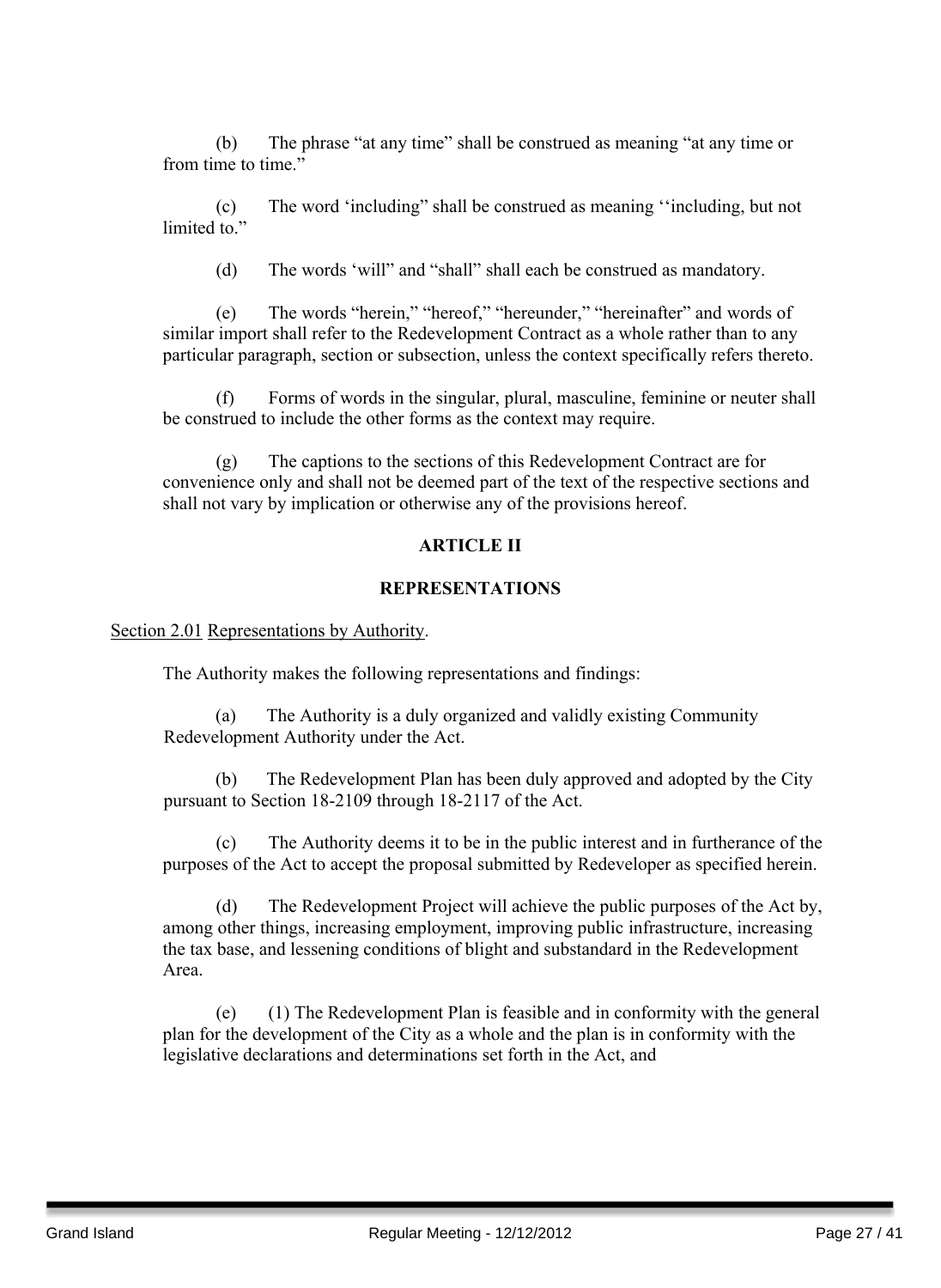(2) Based on Representations made by the Redeveloper:

(i) The Project would not be economically feasible without the use of tax-increment financing,

(ii) The Project would not occur in the Redevelopment Area without the use of tax-increment financing, and

(iii) The costs and benefits of the Project, including costs and benefits to other affected political subdivisions, the economy of the community, and the demand for public and private services have been analyzed by the Authority and have been found to be in the long-term best interest of the community impacted by the Project.

(f) The Authority has determined that the proposed land uses and building requirements in the Redevelopment Area are designed with the general purpose of accomplishing, in conformance with the general plan, a coordinated, adjusted, and harmonious development of the City and its environs which will, in accordance with present and future needs, promote health, safety, morals, order, convenience, prosperity, and the general welfare, as well as efficiency and economy in the process of development: including, among other things, adequate provision for traffic, vehicular parking, the promotion of safety from fire, panic, and other dangers, adequate provision for light and air, the promotion of the healthful and convenient distribution of population, the provision of adequate transportation, water, sewerage and other public utilities, schools, parks, recreational and community facilities, and other public requirements, the promotion of sound design and arrangement, the wise and efficient expenditure of public funds, and the prevention of' the recurrence of insanitary or unsafe dwelling accommodations, or conditions of blight.

Section 2.02 Representations of Redeveloper.

The Redeveloper makes the following representations:

(a) The Redeveloper is a limited liability company, having the power to enter into this Redevelopment Contract and perform all obligations contained herein and by proper action has been duly authorized to execute and deliver this Redevelopment Contract.

(b) The execution and delivery of the Redevelopment Contract and the consummation of the transactions therein contemplated will not conflict with or constitute a breach of or default under any bond, debenture, note or other evidence of indebtedness or any contract, loan agreement or lease to which Redeveloper is a party or by which it is bound, or result in the creation or imposition of any lien, charge or encumbrance of any nature upon any of the property or assets of the Redeveloper contrary to the terms of any instrument or agreement.

(c) There is no litigation pending or to the best of its knowledge threatened against Redeveloper affecting its ability to carry out the acquisition, construction, equipping and furnishing of the Project or the carrying into effect of this Redevelopment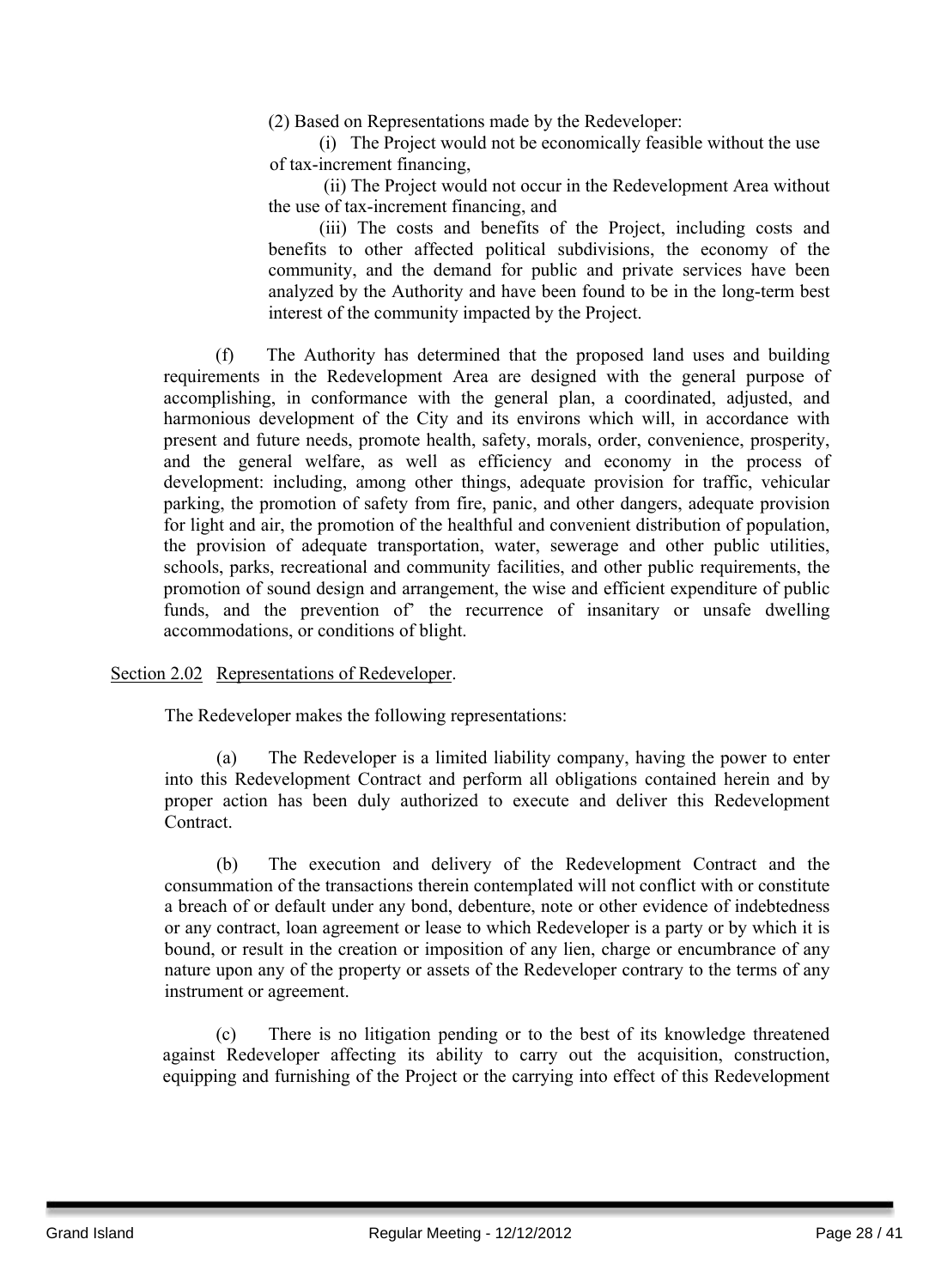Contract or, except as disclosed in writing to the Authority, as in any other matter materially affecting the ability of Redeveloper to perform its obligations hereunder.

(d) Any financial statements of the Redeveloper or its Members delivered to the Authority prior to the date hereof are true and correct in all respects and fairly present the financial condition of the Redeveloper and the Project as of the dates thereof; no materially adverse change has occurred in the financial condition reflected therein since the respective dates thereof; and no additional borrowings have been made by the Redeveloper since the date thereof except in the ordinary course of business, other than the borrowing contemplated hereby or borrowings disclosed to or approved by the Authority.

(e) The Project would not be economically feasible without the use of tax increment financing.

(f) The Project would not occur in the Redevelopment Area without the use of tax-increment financing.

(g) The Redeveloper is an accredited investor as that term is defined for purposes Regulation D, issued pursuant to the Securities Act of 1933, as amended.

(h) The Redeveloper hereby verifies it has been legally obligated to incur the costs set forth on Exhibit C as part of the Project.

## ARTICLE III

## OBLIGATIONS OF THE AUTHORITY

## Section 3.01 Division of Taxes.

In accordance with Section 18-2147 of the Act, the Authority hereby provides that any ad valorem tax on the following real property in the Project: to wit: Lots 65 and 66 of Hawthorne Place in the City of Grand Island, Hall County, Nebraska, for the benefit of any public body be divided for a period of fifteen years after the effective date which shall be January 1, 2014, as follows:

> (a) That proportion of the ad valorem tax which is produced by levy at the rate fixed each year by or for each public body upon the Redevelopment Project Valuation (as defined in the Act) shall be paid into the funds of each such public body in the same proportion as all other taxes collected by or for the bodies; and

> (b) That proportion of the ad valorem tax on real property in the Redevelopment Area in excess of such amount (the "Incremental Ad Valorem Tax"), if any, shall be allocated to, is pledged to, and, when collected, paid into a special fund of the Authority to pay the principal of, the interest on, and any premiums due in connection with the bonds, loans, notes or advances of money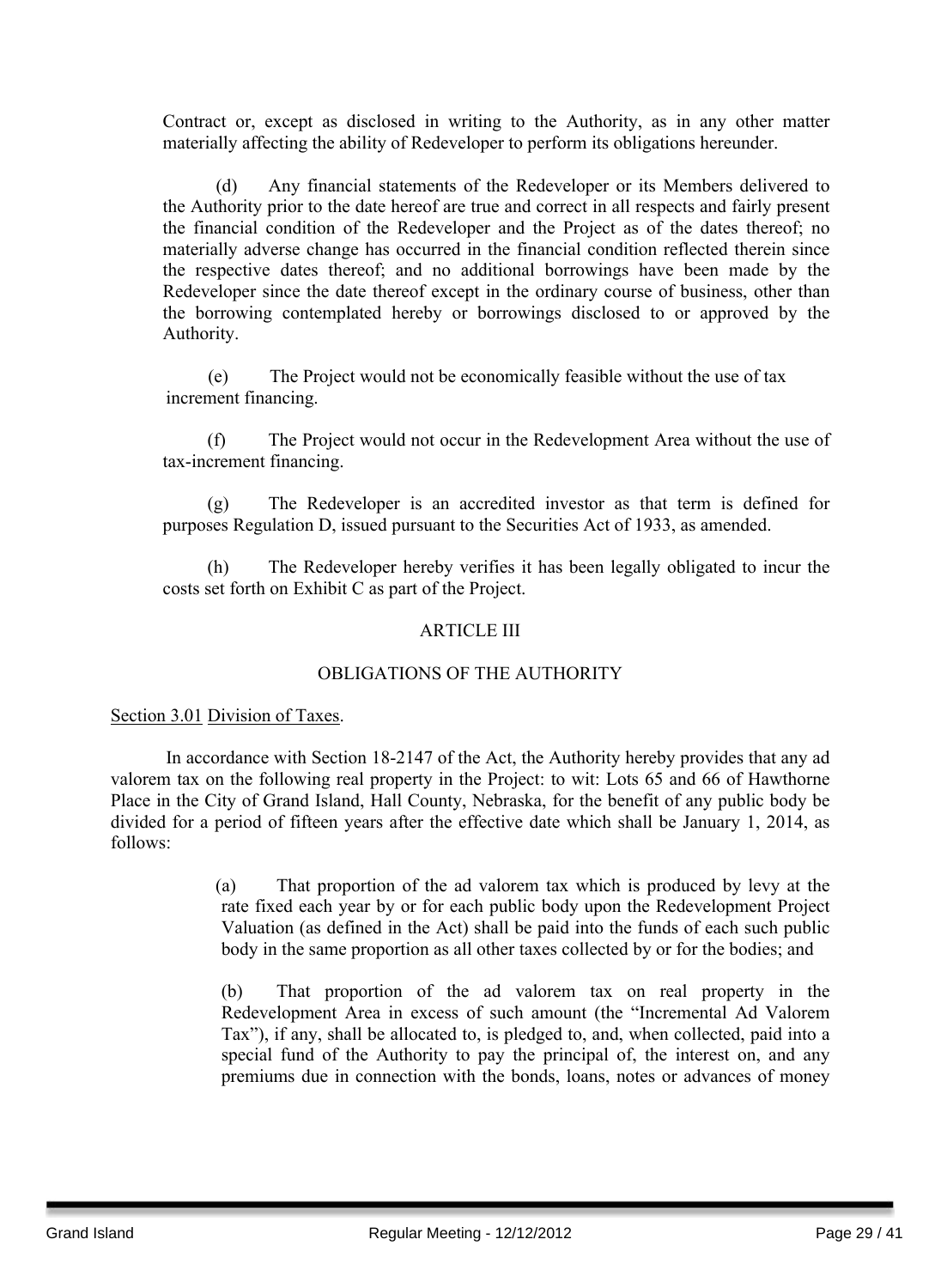to, or indebtedness incurred by whether funded, refunded, assumed, or otherwise, such Authority for financing or refinancing, in whole or in part, such Project. When such bonds, loans, notes, advances of money, or indebtedness, including interest and premium due have been paid, the Authority shall so notify the County Assessor and County Treasurer and all ad valorem taxes upon real property in such Project shall be paid into the funds of the respective public bodies.

#### Section 3.02 Issuance of TIF Indebtedness

Execute and deliver to the Redeveloper, as Purchaser, at closing, the Redevelopment Note in substantially the same form as the copy attached hereto as Exhibit B. The purchase price of the TIF Indebtedness shall be offset against the Grant described in Section 3.04 hereof.

The TIF Indebtedness issued pursuant to the provisions of this contract constitutes a limited obligation of the Authority payable exclusively from that portion of the ad valorem real estate taxes mentioned in subdivision (1)(b) of Section 18-2147, R.R.S. Neb. 2007, as levied, collected and apportioned from year to year with respect to certain real estate located within the "Redevelopment Area". The TIF Indebtedness shall not constitute a general obligation of the Authority and the Authority shall be liable for the payment thereof only out of said portion of taxes as described in this paragraph. The TIF Indebtedness shall not constitute an obligation of the State of Nebraska or of the City or the Authority (except for such receipts as have been pledged pursuant to Section 3.03) and neither the State or Nebraska, the Authority nor the City shall be liable for the payment thereof from any fund or source including but not limited to tax monies belonging to either thereof (except for such receipts as have been pledged pursuant to Section 3.03). Neither the members of the Authority's governing body nor any person executing the TIF Indebtedness shall be liable personally on the TIF Indebtedness by reason of the issuance thereof. The Authority's obligation to the holder of the TIF Indebtedness shall terminate, in all events no later than 15 years from the effective date set forth in Section 3.01 hereof.

## Section 3.03 Pledge of TIF Revenues.

The Authority hereby pledges 100% of the annual TIF Revenues as security for the TIF Indebtedness.

## Section 3.04 Grant of Proceeds of' TIF Indebtedness.

From the proceeds of the TIF indebtedness incurred as described on Exhibit B, the Authority shall grant the following sums to the following entities, to wit: 100% to the Redeveloper for Project Costs.

Notwithstanding the foregoing, the amount of the grant shall not exceed the amount of Project Costs certified pursuant to Section 4.02. The grants shall be paid to the Redeveloper upon certification that the Redeveloper has incurred or is obligated to incur such Project Costs which include supporting documentation requested by Authority from time to time.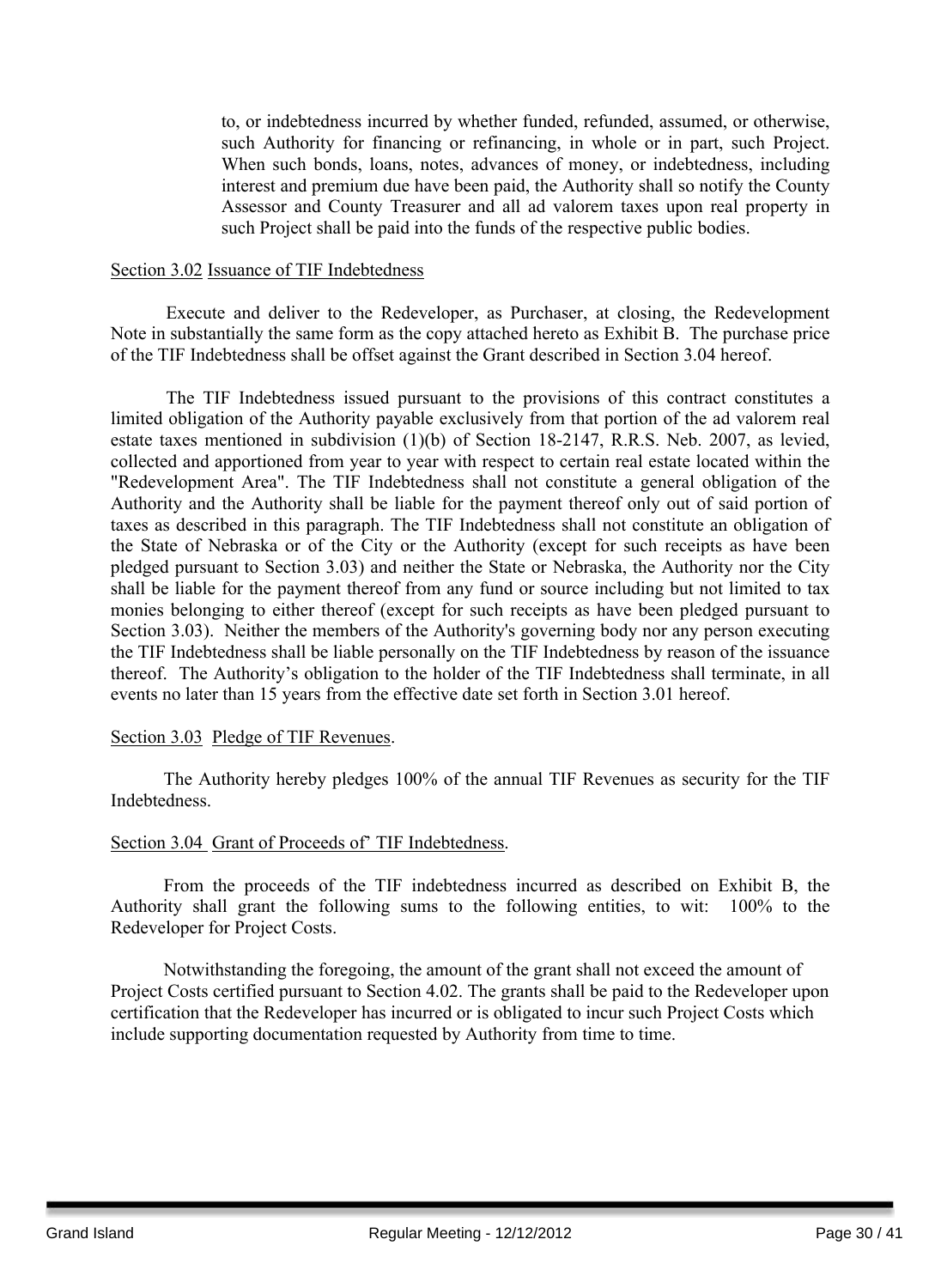## Section 3.05 Creation of Fund.

The Authority will create a special fund to collect and hold the TIF Revenues. Such special fund shall be used for no purpose other than to pay TIF Indebtedness issued pursuant to Sections 3.02 above

## **ARTICLE IV**

## **OBLIGATIONS OF REDEVELOPER**

#### Section 4.01 Construction of Project; Insurance.

(a) Redeveloper will complete the Project and install all infrastructure, improvements, buildings, fixtures, equipment and furnishings necessary to operate the Project. Redeveloper shall be solely responsible for obtaining all permits and approvals necessary to acquire, construct and equip the Project. Until construction of the Project has been completed, Redeveloper shall make reports in such detail and at such times as may be reasonably requested by the Authority as to the actual progress of Redeveloper with respect to construction of the Project. Promptly after completion by the Redeveloper of the Project, the Redeveloper shall furnish to the Authority a Certificate of Completion. The certification by the Redeveloper shall be a conclusive determination of satisfaction of the agreements and covenants in this Redevelopment Contract with respect to the obligations of Redeveloper and its successors and assigns to construct the Project. As used herein, the term "completion" shall meant substantial completion of the Project.

(b) Any general contractor chosen by the Redeveloper or the Redeveloper itself shall be required to obtain and keep in force at all times until completion of construction, policies of insurance including coverage for contractors' general liability and completed operations and a penal bond as required by the Act. The City, the Authority and the Redeveloper shall be named as additional insured. Any contractor chosen by the Redeveloper or the Redeveloper itself, as an owner, shall be required to purchase and maintain property insurance upon the Project to the full insurable value thereof. This insurance shall insure against the perils of fire and extended coverage and shall include "All Risk" insurance for physical loss or damage. The contractor or the Redeveloper, as the case may be, shall furnish the Authority with a Certificate of Insurance evidencing policies as required above. Such certificates shall state that the insurance companies shall give the Authority prior written notice in the event of cancellation of or material change in any of any of the policies.

## Section 4.02 Cost Certification.

Redeveloper shall submit to Authority a certification of Project Costs, on or before the issuance of the TIF Indebtedness which shall contain detail and documentation showing the payment or obligation for payment of Project Costs specified on the attached Exhibit C in an amount at least equal to the grant to Redeveloper pursuant to Section 3.04.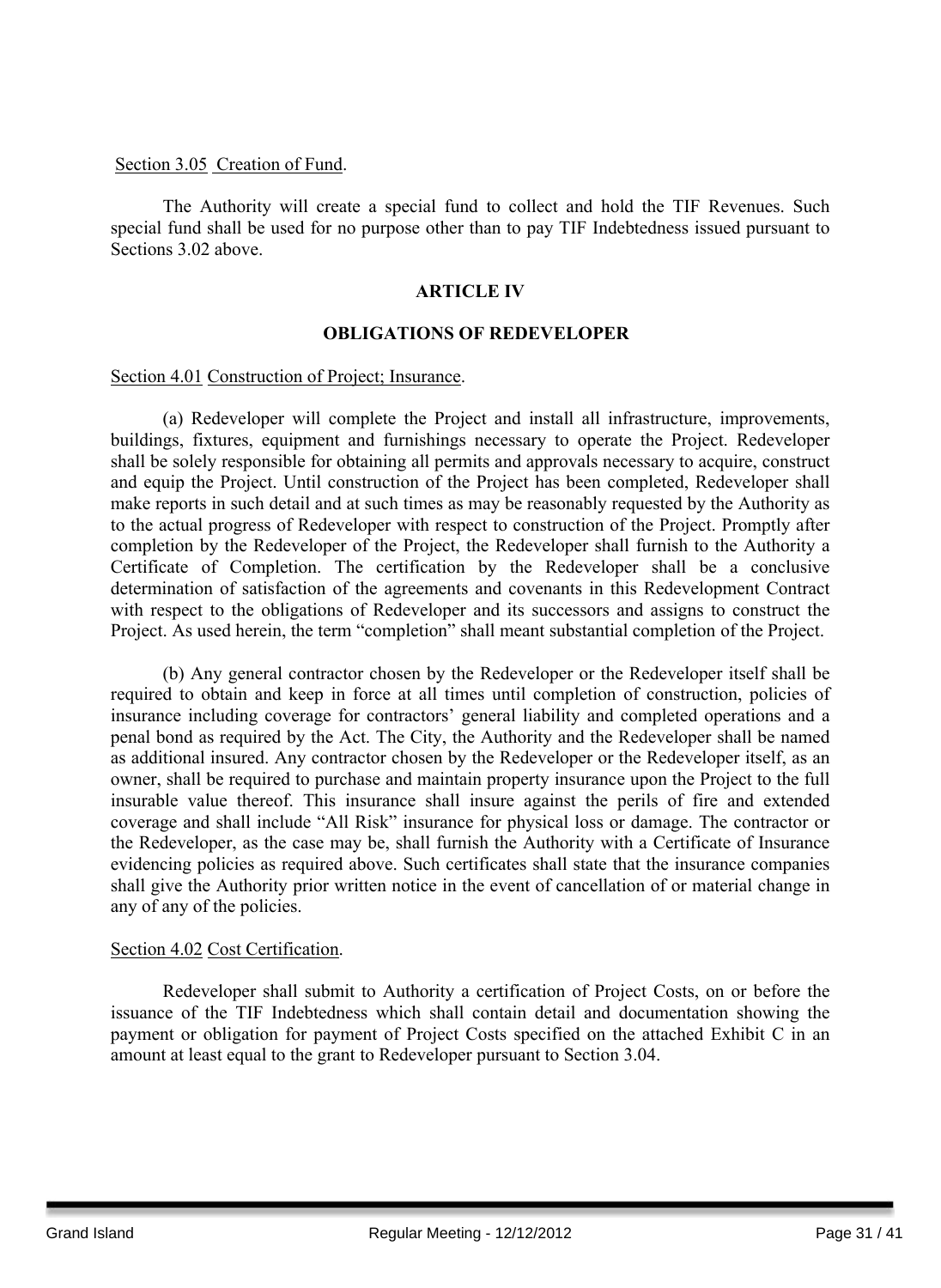## Section 4.03 Costs.

Redeveloper shall pay the Authority the following sums on execution of this agreement:

- a. \$1,250 for legal expenses of Authority
- b. \$1,000 for City administrative accounting of incremental tax payments.
- c. \$500 for Authority administrative fees.

Redeveloper understands that the law firm assisting with the issuance of the TIF Indebtedness represents the Authority and not the Redeveloper.

## Section 4.04 No Discrimination.

Redeveloper agrees and covenants for itself, its successors and assigns that as long as any TIF Indebtedness is outstanding, it will not discriminate against any person or group of persons on account of race, sex, color, religion, national origin, ancestry, disability, marital status or receipt of public assistance in connection with the Project. Redeveloper, for itself and its successors and assigns, agrees that during the construction of the Project, Redeveloper will not discriminate against any employee or applicant for employment because of race, religion, sex, color, national origin, ancestry, disability, marital status or receipt of public assistance. Redeveloper will comply with all applicable federal, state and local laws related to the Project.

## Section 4.05 Pay Real Estate Taxes.

Redeveloper intends to create a taxable real property valuation of the Redevelopment Area and Project of One Hundred Sixty Thousand Dollars (\$160,000) no later than January 1, 2015. During the period that any TIF Indebtedness is outstanding, neither the Redeveloper, nor its assigns, will (1) file a protest seeking to obtain a real estate property valuation on the Redevelopment Area of less than One Hundred Sixty Thousand Dollars (\$160,000) after substantial completion or occupancy; (2) convey the Redevelopment Area on structures thereon to any entity which would be exempt from the payment of real estate taxes or cause the nonpayment of such real estate taxes; nor (3) allow real estate taxes and assessments levied on the Redevelopment Area and Project to become delinquent during the term that any TIF Indebtedness is outstanding.

## Section 4.07 Assignment or Conveyance.

Any assignment or conveyance of the any portion of the Redevelopment, the Project or any interest therein prior to the termination of the 15 year period commencing on the effective date specified in Section 3.01 hereof Area by the Redeveloper shall be subject to the terms and conditions of this Redevelopment Contract.

## Section 4.08 Purchase of TIF Indebtedness.

The Redeveloper shall purchase the TIF Indebtedness at 100% of the principal amount thereof upon issuance of such debt. The Authority offset such purchase against the grant provided in Section 3.04 hereof.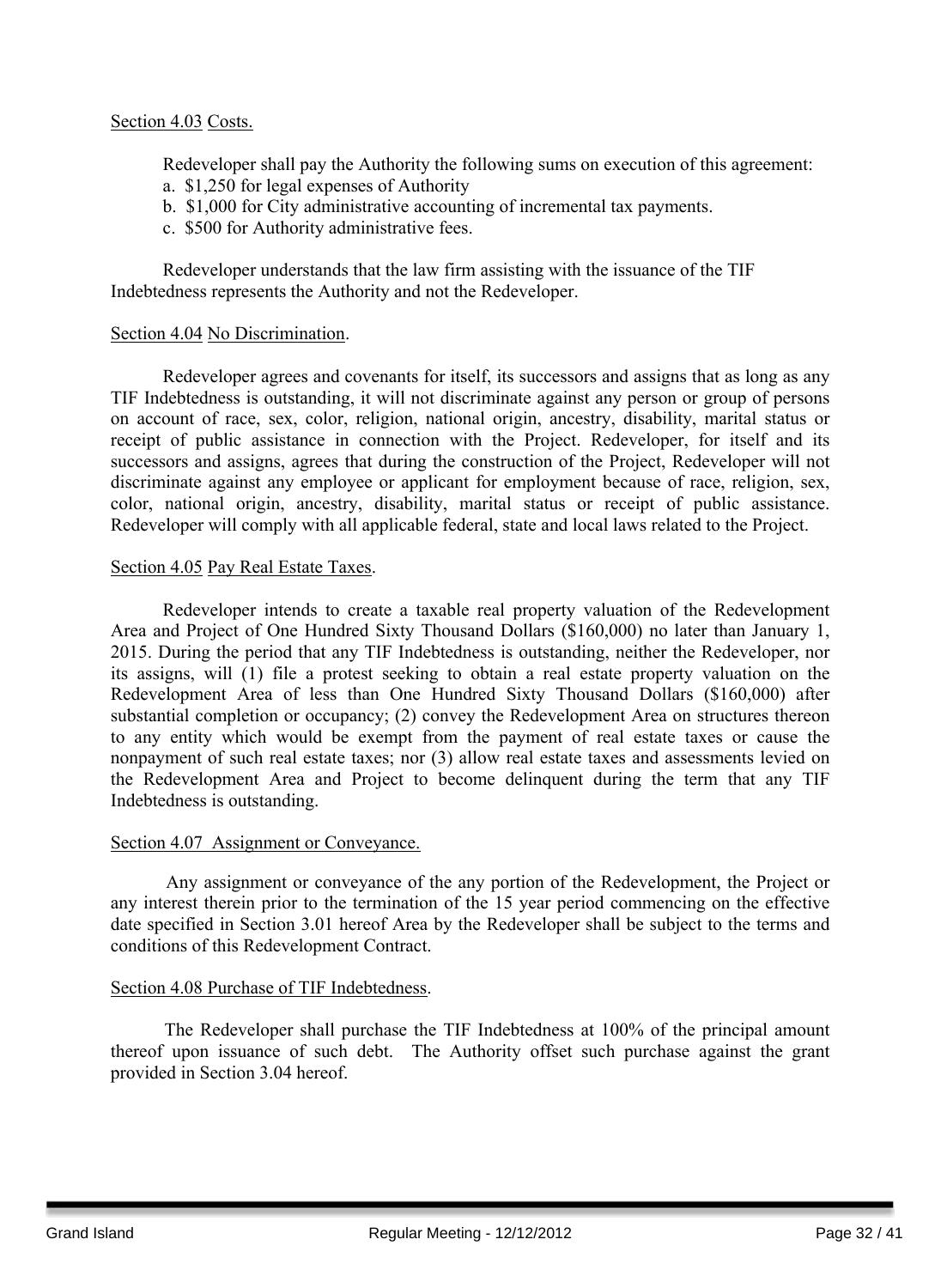## Section 4.09 Penal Bond.

The Redeveloper shall execute a penal bond for the Project with good and sufficient surety to be approved by the Authority meeting the requirements of Section 18-2151, Reissue Revised Statutes of Nebraska, as amended, on or prior to its execution of this Contract.

#### Section 4.10 Immigration Status.

Redeveloper agrees that any contractor providing services on the Project site will utilize the federal immigration verification system, as defined in Section 4-114, Reissue Revised Statutes of Nebraska, (Supp. 2010), to determine the work eligibility status of new employees physically performing services on the Project.

## **ARTICLE V**

## **FINANCING REDEVELOPMENT PROJECT; ENCUMBRANCES**

## Section 5.01 Financing.

Redeveloper shall pay all Project Costs and any and all other costs related to the Redevelopment Area and the Project which are in excess of the amounts paid from the proceeds of the TIF Indebtedness granted to Redeveloper. Prior to issuance of the TIF Indebtedness, Redeveloper shall provide Authority with evidence satisfactory to the Authority that private funds have been committed to the Redevelopment Project in amounts sufficient to complete the Redevelopment Project. Redeveloper shall timely pay all costs, expenses, fees, charges and other amounts associated with the Project.

## **ARTICLE VI**

## **DEFAULT, REMEDIES; INDEMNIFICATION**

## Section 6.01 General Remedies of Authority and Redeveloper.

Subject to the further provisions of this Article VI, in the event of any failure to perform or breach of this Redevelopment Contract or any of its terms or conditions, by any party hereto or any successor to such party, such party, or successor, shall, upon written notice from the other, proceed immediately to commence such actions as may be reasonably designed to cure or remedy such failure to perform or breach which cure or remedy shall be accomplished within a reasonable time by the diligent pursuit of corrective action. In case such action is not taken, or diligently pursued, or the failure to perform or breach shall not be cured or remedied within a reasonable time, this Redevelopment Contract shall be in default and the aggrieved party may institute such proceedings as may be necessary or desirable to enforce its rights under this Redevelopment Contract, including, but not limited to, proceedings to compel specific performance by the party failing to perform on in breach of its obligations.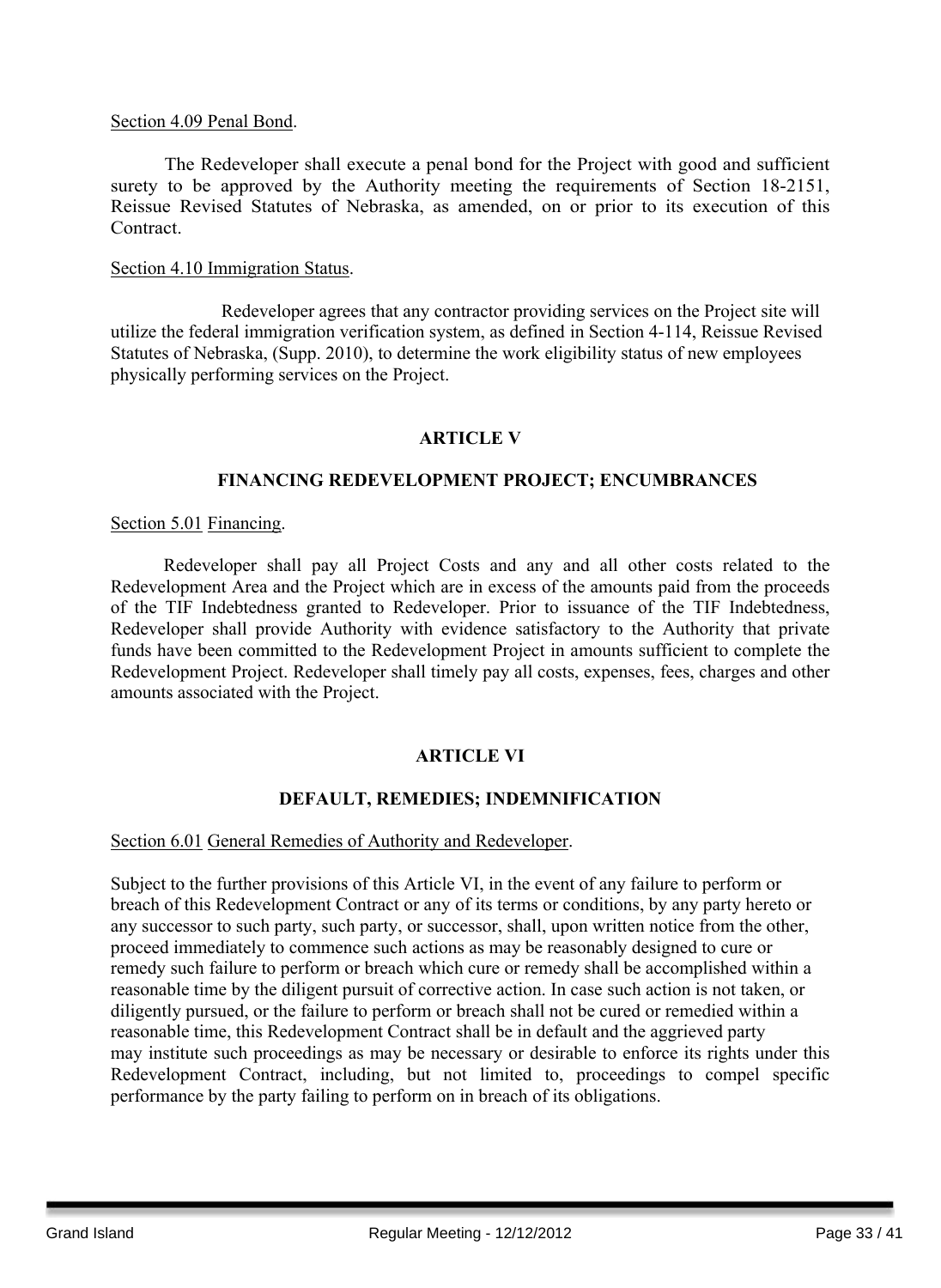## Section 6.02 Additional Remedies of Authority

## In the event that:

(a) The Redeveloper, on successor in interest, shall fail to complete the construction of the Project on or before January 1, 2015, or shall abandon construction work for any period of 90 days,

(b) The Redeveloper, on successor in interest, shall fail to pay real estate taxes or assessments on the Redevelopment Area on any part thereof when due; or

(c) There is, in violation of Section 4.01 of this Redevelopment Contract, and such failure or action by the Redeveloper has not been cured within 30 days following written notice from Authority, then the Redeveloper shall be in default of this Redevelopment Contract.

In the event of such failure to perform, breach or default occurs and is not cured in the period herein provided, the parties agree that the damages caused to the Authority would be difficult to determine with certainty and that a reasonable estimation of the amount of damages that could be incurred is the amount of the grant to Redeveloper pursuant to Section 3.04 of this Redevelopment Contract, less any reductions in the principal amount of the TIF Indebtedness, plus interest on such amounts as provided herein (the **"Liquidated Damages Amount").** The Liquidated Damages Amount shall be paid by Redeveloper to Authority within 30 days of demand from Authority.

Interest shall accrue on the Liquidated Damages Amount at the rate of one percent (1%) over the prime rate as published and modified in the Wall Street Journal from time to time and interest shall commence from the date that the Authority gives notice to the Redeveloper demanding payment.

Payment of the Liquidated Damages Amount shall not relieve Redeveloper of its obligation to pay real estate taxes or assessments with respect to the Project.

## Section 6.03 Remedies in the Event of Other Redeveloper Defaults.

In the event the Redeveloper fails to perform any other provisions of this Redevelopment Contract (other than those specific provisions contained in Section 6.02), the Redeveloper shall be in default. In such an instance, the Authority may seek to enforce the terms of this Redevelopment Contract or exercise any other remedies that may be provided in this Redevelopment Contract or by applicable law; provided, however, that the default covered by this Section shall not give rise to a right or rescission on termination of this Redevelopment Contract, and shall not be covered by the Liquidated Damages Amount.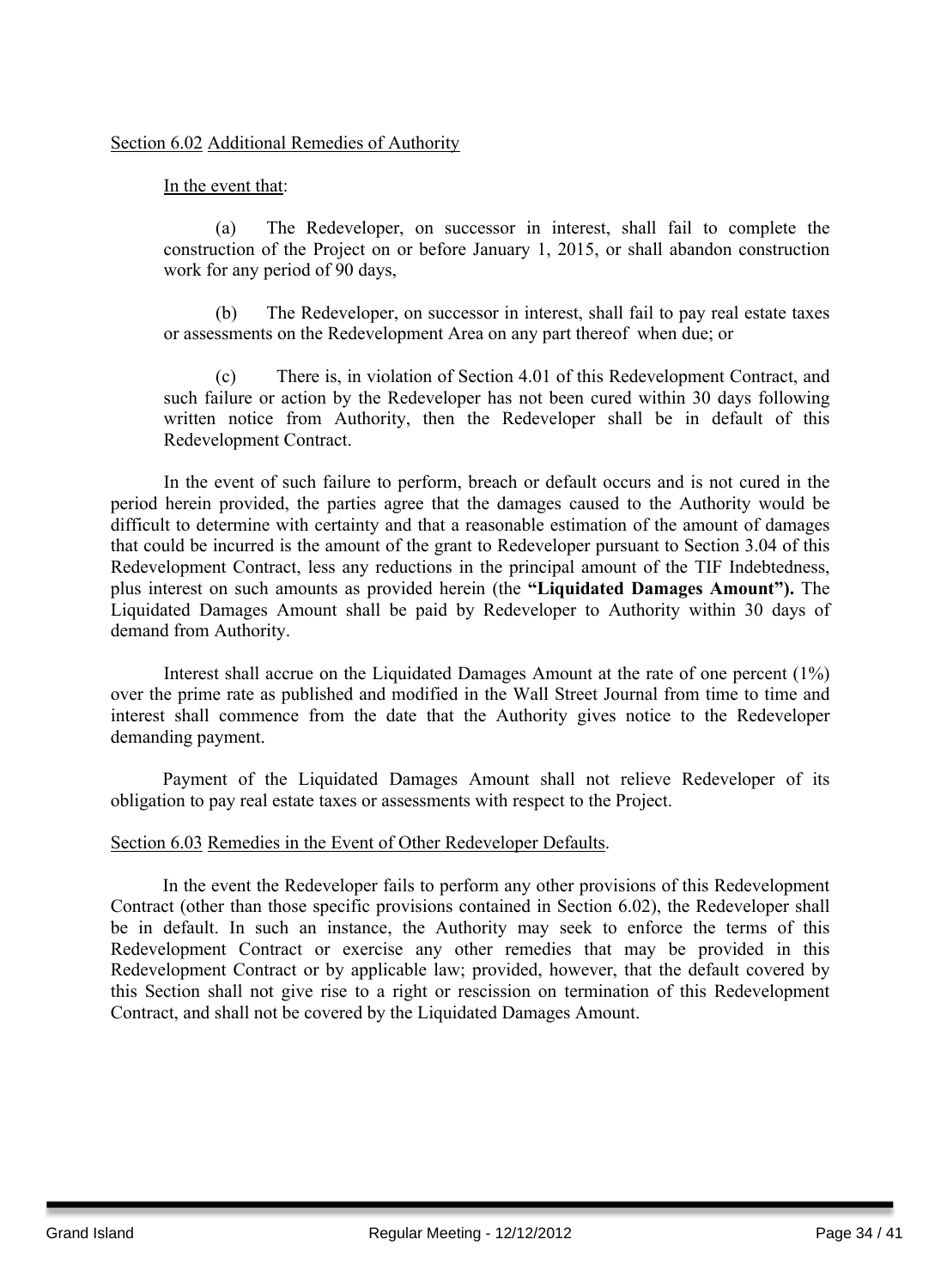## Section 6.04 Forced Delay Beyond Party's Control.

For the purposes of any of the provisions of this Redevelopment Contract, neither the Authority nor the Redeveloper, as the case may be, nor any successor in interest, shall be considered in breach of or default in its obligations with respect to the conveyance or preparation of the Redevelopment Area for redevelopment, or the beginning and completion of construction of the Project, or progress in respect thereto, in the event of forced delay in the performance of such obligations due to unforeseeable causes beyond its control and without its fault or negligence, including, but not restricted to, acts of God, or of the public enemy, acts of the Government, acts of the other party, fires, floods, epidemics, quarantine restrictions, strikes, freight embargoes, and unusually severe weather or delays in subcontractors due to such causes; it being the purpose and intent of this provision that in the event of the occurrence of any such forced delay, the time or times for performance of the obligations of the Authority or of the Redeveloper with respect to construction of the Project, as the case may be, shall be extended for the period of the forced delay: Provided, that the party seeking the benefit of the provisions of this section shall, within thirty (30) days after the beginning of any such forced delay, have first notified the other party thereto in writing, and of the cause or causes thereof and requested an extension for the period of the forced delay.

## Section 6.05 Limitations of Liability; Indemnification.

Notwithstanding anything in this Article VI or this Redevelopment Contract to the contrary, neither the City, the Authority, nor their officers, directors, employees, agents nor their governing bodies shall have any pecuniary obligation or monetary liability under this Redevelopment Contract. The sole obligation of the Authority under this Redevelopment Contract shall be the issuance of the TIF Indebtedness and granting of a portion of the proceeds thereof to Redeveloper, as specifically set forth in Sections 3.02 and 3.04. The obligation of the City and Authority on any TIF Indebtedness shall be limited solely to the payment of the TIF Revenues on the TIF Indebtedness. Specifically, but without limitation, neither the City nor Authority shall be liable for any costs, liabilities, actions, demands, or damages for failure of any representations, warranties or obligations hereunder. The Redeveloper releases the City and Authority from, agrees that neither the City or Authority shall be liable for, and agrees to indemnify and hold the City and Authority harmless from any liability for any loss or damage to property or any injury to or death of any person that may be occasioned by any cause whatsoever pertaining to the Project.

The Redeveloper will indemnify and hold each of the City and Authority and their directors, officers, agents, employees and member of their governing bodies free and harmless from any loss, claim, damage, demand, tax, penalty, liability, disbursement, expense, including litigation expenses, attorneys' fees and expenses, or court costs arising out of any damage or injury, actual or claimed, of whatsoever kind or character, to property (including loss of use thereof) or persons, occurring or allegedly occurring in, on or about the Project during the term of this Redevelopment Contract or arising out of any action or inaction of Redeveloper, whether on not related to the Project, or resulting from or in any way connected with specified events, including the management of' the Project, or in any way related to the enforcement of this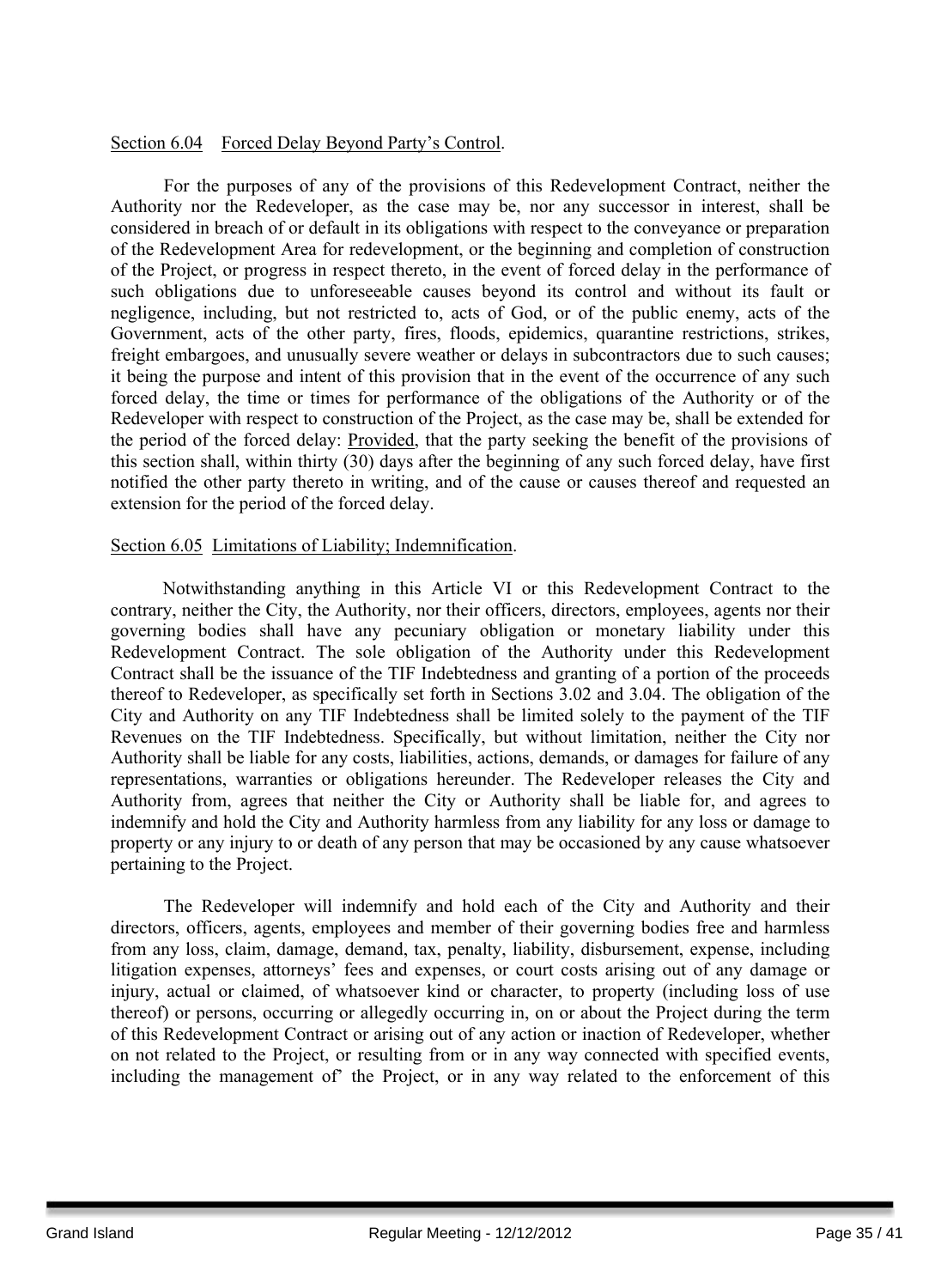Redevelopment Contract or army other cause pertaining to the Project.

## **ARTICLE VII**

## **MISCELLANEOUS**

#### Section 7.01 Notice Recording.

This Redevelopment Contract or a notice memorandum of this Redevelopment Contract shall be recorded with the County Register of Deeds in which the Redevelopment Area is located.

Section 7.02 Governing Law.

This Redevelopment Contract shall be governed by the laws of the State of' Nebraska, including but not limited to the Act.

#### Section 7.03 Binding Effect; Amendment.

This Redevelopment Contract shall be binding on the parties hereto and their respective successors and assigns. This Redevelopment Contract shall run with the Redevelopment Area. The Redevelopment Contract shall not be amended except by a writing signed by the party to be bound.

Section 7.04 Third Party Enforcement,

The provisions of this Redevelopment Contract which obligate the Redeveloper shall inure to the benefit of the holder of the TIF Indebtedness, the Hall County Assessor, the City and the Authority, any of whom may, but are not obligated to enforce the terms of this Redevelopment Contract in a court of law.

IN WITNESS WHEREOF, Authority and Redeveloper have signed this Redevelopment Contract as of the date and year first above written.

COMMUNITY REDEVELOPMENT AUTHORITY OF THE CITY OF ATTEST: GRAND ISLAND, NEBRASKA

 $\qquad \qquad \text{By:} \qquad$ 

Secretary Chairman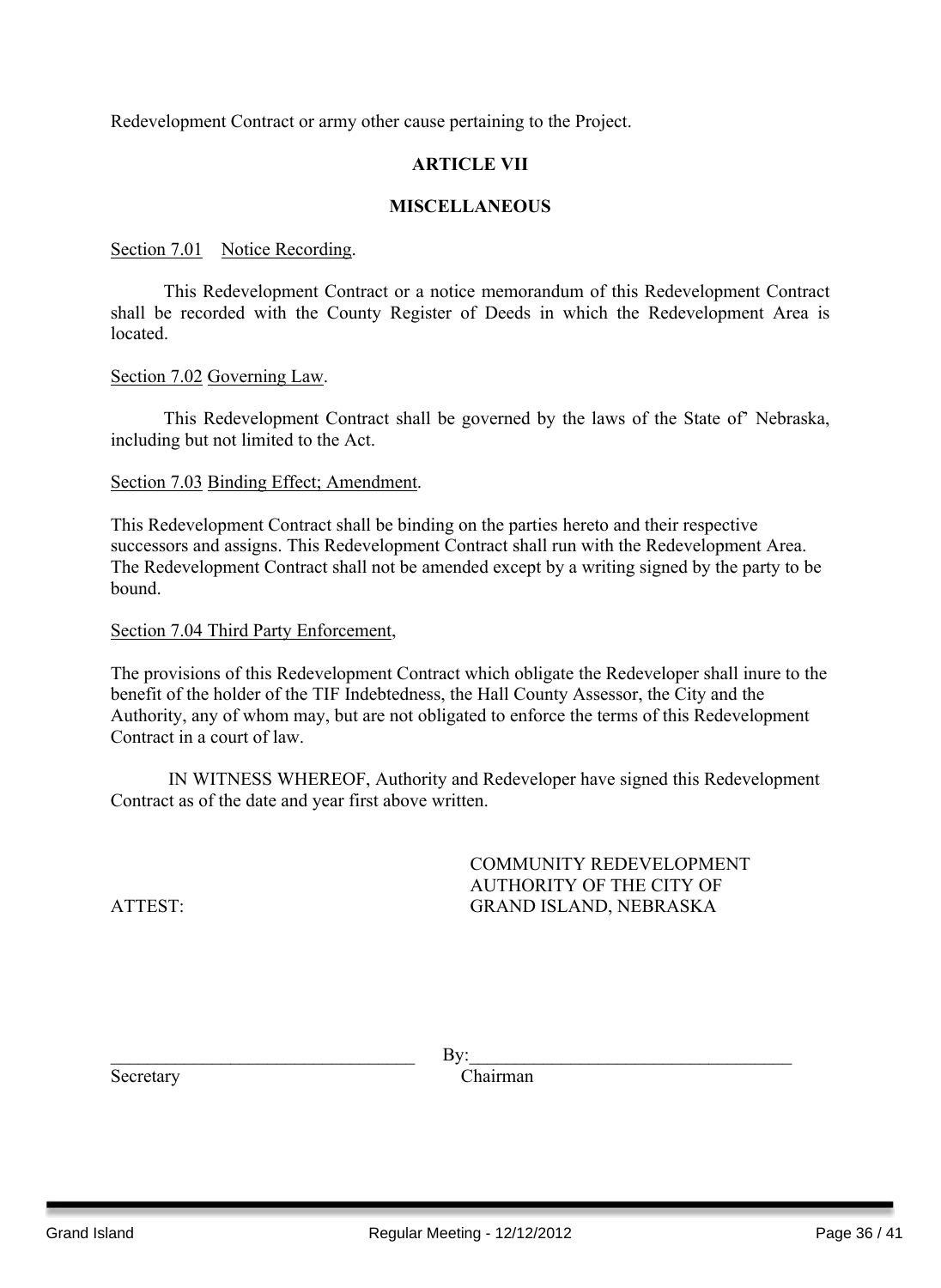TOKEN Properties, LLC

 $\mathcal{L}_\text{max}$  , where  $\mathcal{L}_\text{max}$  , we have the set of  $\mathcal{L}_\text{max}$ Managing Member

STATE OF NEBRASKA )  $\int$  ss. COUNTY OF HALL )

The foregoing instrument was acknowledged before me this day of  $\qquad \qquad$ , \_\_\_\_\_, by \_\_\_\_\_\_\_\_\_\_\_\_\_\_\_ and \_\_\_\_\_\_\_\_\_\_\_\_\_\_\_\_, Chair and Secretary, respectively, of the Community Redevelopment Authority of the City of Grand Island, Nebraska, on behalf of the Authority.

Notary Public

 $\mathcal{L}_\text{max}$  , and the set of the set of the set of the set of the set of the set of the set of the set of the set of the set of the set of the set of the set of the set of the set of the set of the set of the set of the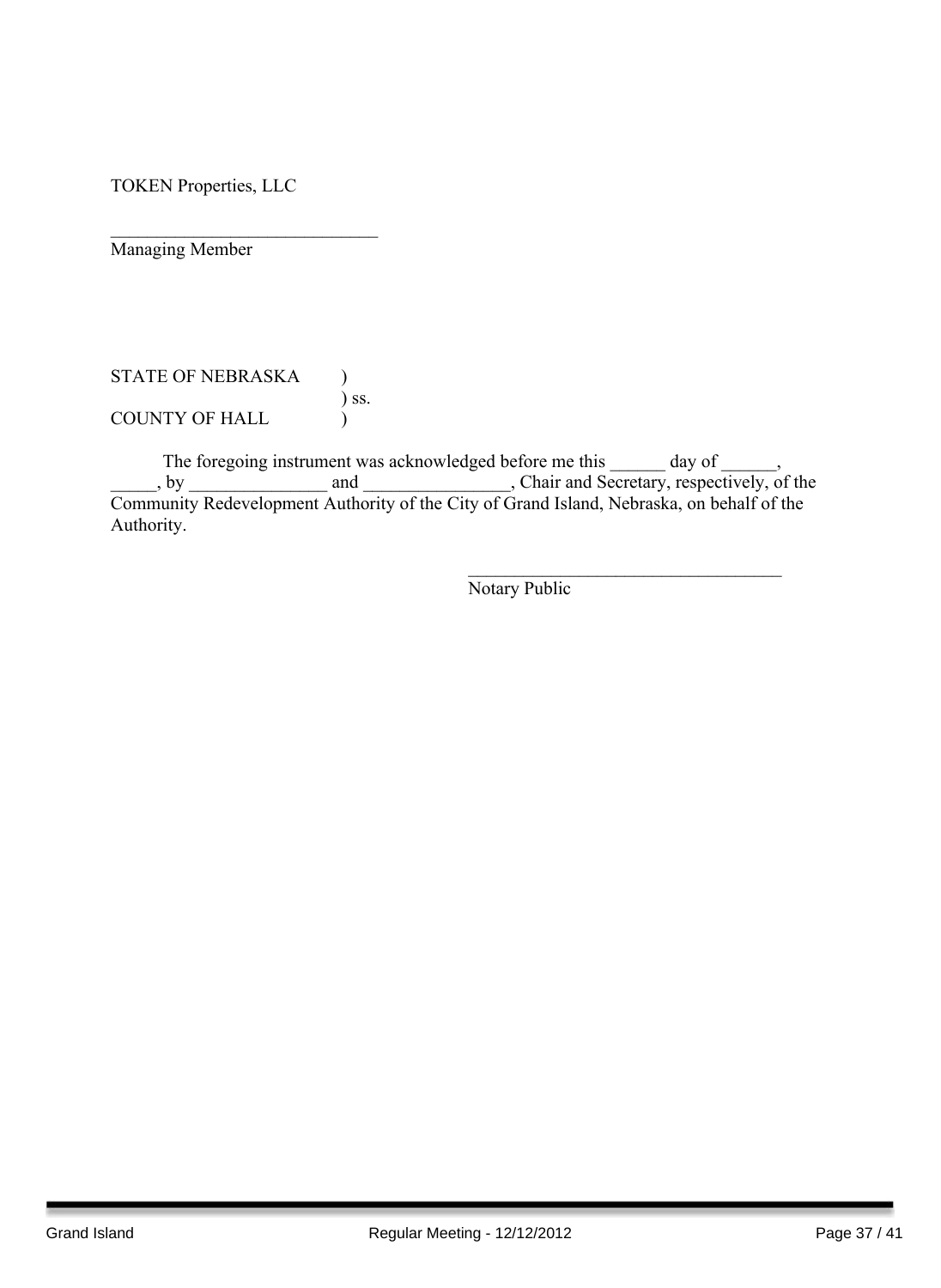## STATE OF NEBRASKA ) ) ss. COUNTY OF  $\_\_\_\_\_\_\_$

The foregoing instrument was acknowledged before me this \_\_\_\_\_\_ day of \_\_\_\_\_\_, \_\_\_\_\_, by \_\_\_\_\_\_\_\_\_\_\_\_\_\_\_\_\_\_\_\_, Managing Member of TOKEN Properties, LLC, on behalf of the company.

Notary Public

 $\mathcal{L}_\text{max}$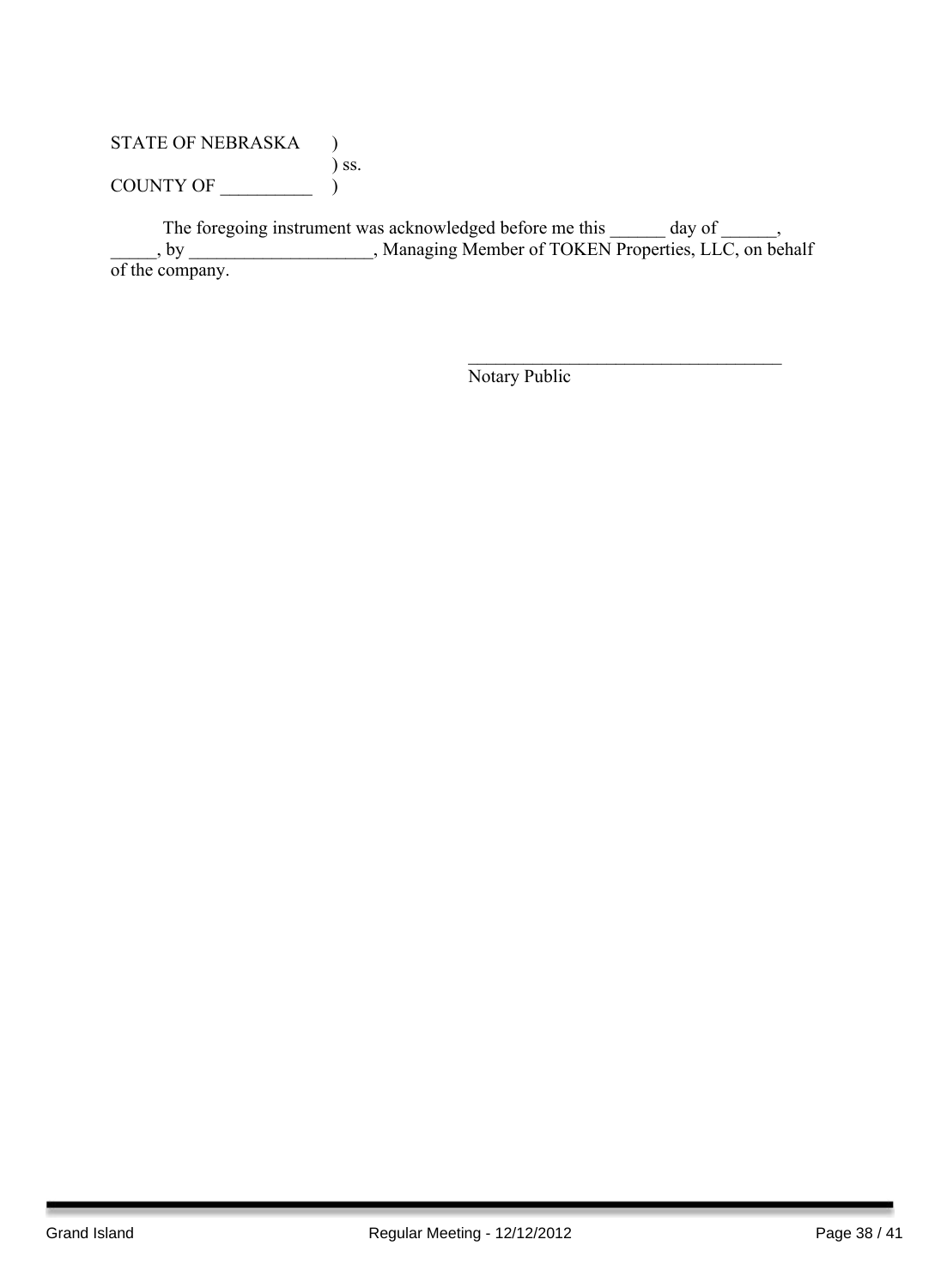## EXHIBIT A

## DESCRIPTION OF REDEVELOPMENT AREA

Lots 65 and 66 of Hawthorne Place in the City of Grand Island, Hall County, Nebraska.

A-I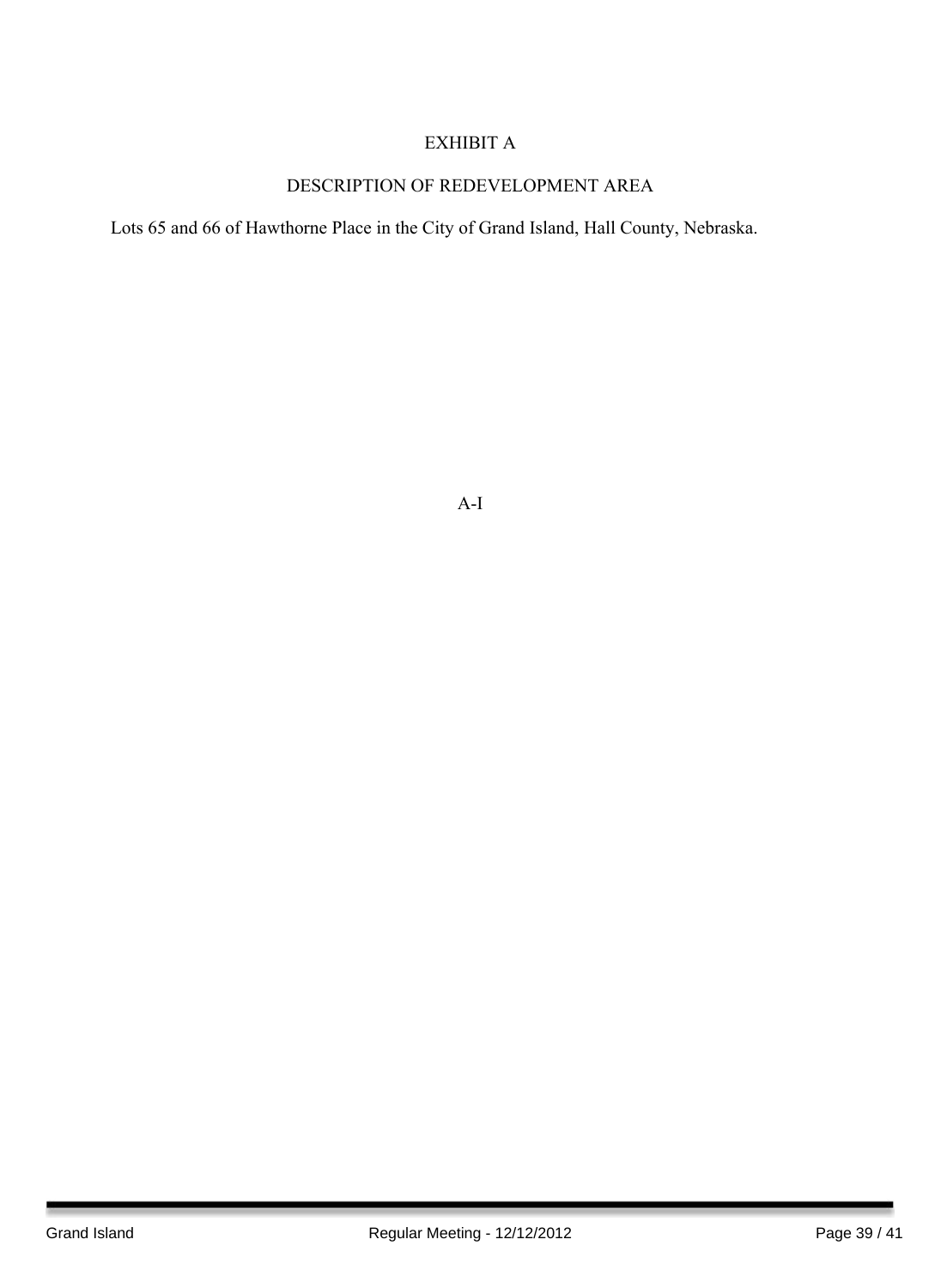## EXHIBIT B

## FORM OF TIF INDEBTEDNESS

B- 1